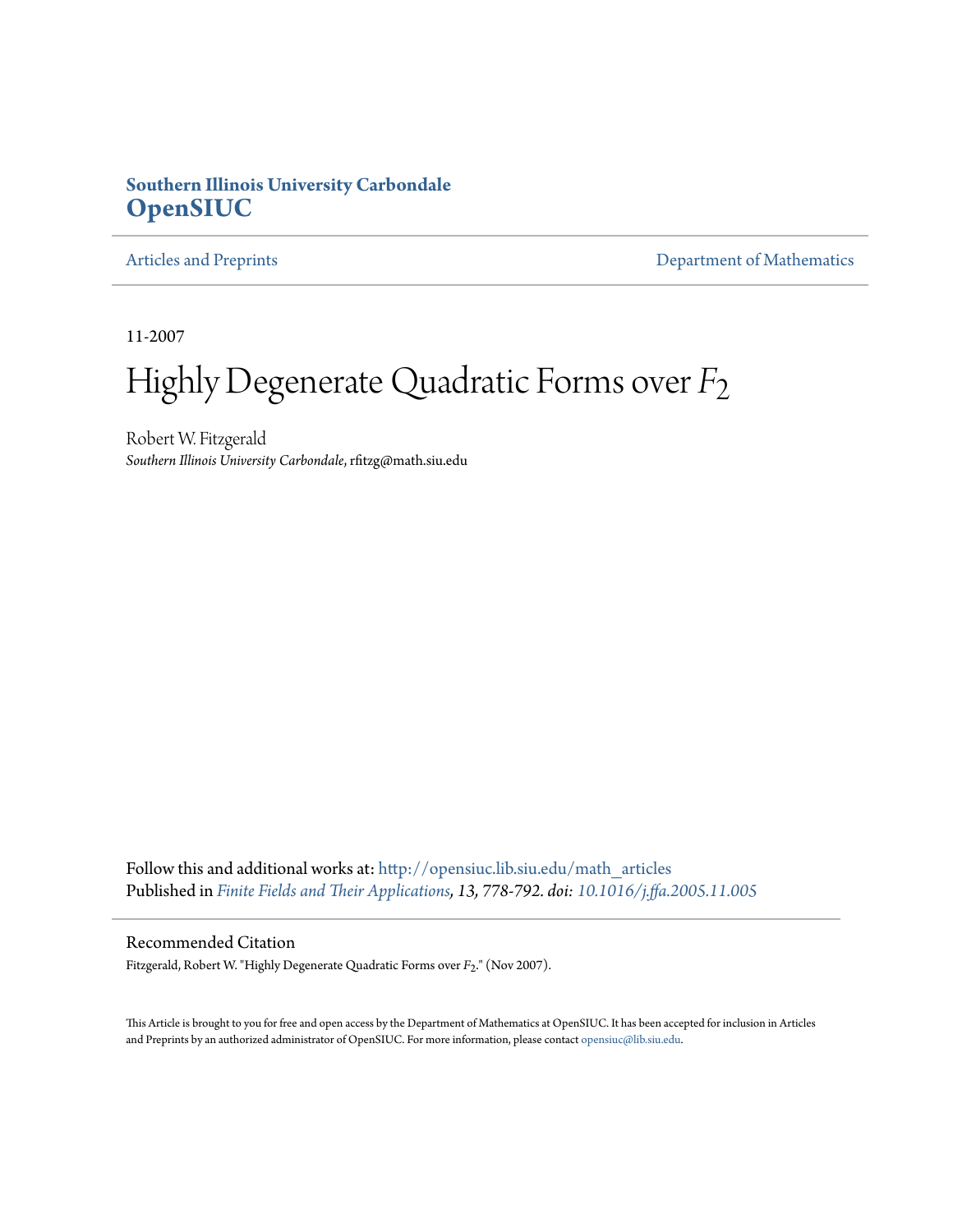# Highly degenerate quadratic forms over  $F_2$

Robert W. Fitzgerald

#### Abstract

Let  $K$  be a finite extension of  $F_2$ . We consider quadratic forms written as the trace of  $xR(x)$ , where  $R(x)$  is a linearized polynomial. We determine the K and  $R(x)$  where the form has a radical of codimension 2. This is applied to constructing maximal Artin-Schreier curves.

Set  $F = F_2$  and let  $K = F_{2^k}$  be an extension of degree k. Let

$$
R_{\bar{\varepsilon}}(x) = \sum_{i=0}^{m} \epsilon_i x^{2^i},
$$

with each  $\epsilon_i \in K$  and either  $k = 2m$  or  $k = 2m + 1$ . We consider the quadratic forms  $Q_{\bar{\varepsilon}}^K : K \to F$  given by  $Q_{\bar{\varepsilon}}^K(x) = tr_{K/F}(xR_{\bar{\varepsilon}}(x)).$ 

These trace forms have appeared in a variety of contexts. They have been used to compute weight enumerators of certain binary codes [1], [2] , to construct curves with many rational points and the associated trace codes [9], as part of an authentication scheme [3], and to construct certain binary sequences in [6] and [5].

In each of these applications one wants the number of solutions (in  $K$ ) to  $Q_{\bar{\varepsilon}}^{K}(x) = 0$ , denoted by  $N(Q_{\bar{\varepsilon}}^{K})$ . This is easily worked out (see [8], 6.26,6.32) in terms of the standard classification of quadratic forms:

$$
N(Q_{\bar{\varepsilon}}^K) = \frac{1}{2}(2^k + \Lambda(Q_{\bar{\varepsilon}}^K)\sqrt{2^{k+w}}). \tag{1}
$$

where w is the dimension of the radical,  $v = (k - w)/2$  and

$$
\Lambda(Q_{\bar{\varepsilon}}^K) = \begin{cases} 0, & \text{if } Q_{\bar{\varepsilon}}^K \simeq z^2 + \sum_{i=1}^v x_i y_i \\ 1, & \text{if } Q_{\bar{\varepsilon}}^K \simeq \sum_{i=1}^v x_i y_i \\ -1, & \text{if } Q_{\bar{\varepsilon}}^K \simeq x_1^2 + y_1^2 + \sum_{i=1}^v x_i y_i. \end{cases}
$$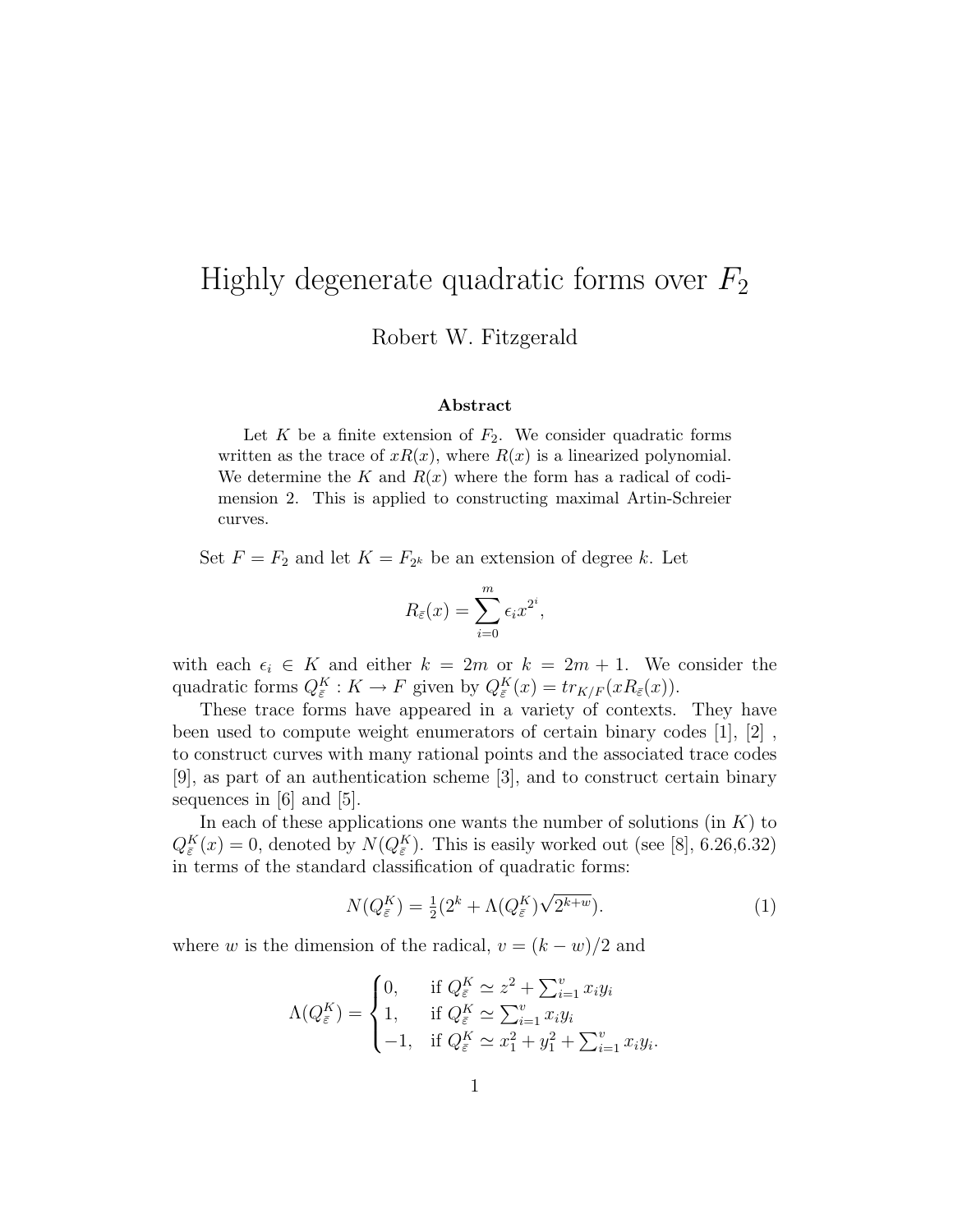However, there is no simple way to determine the dimension of the radical or the invariant  $\Lambda$ . The one general result is due to Klapper [7] which only covers the case when R consists of a single term. In roughly half the applications ([1], [2], [9]) one wants highly degenerate forms, which give large  $N(Q_{\bar{\varepsilon}}^{K})$  when  $\Lambda = 1$ . In a previous paper [4] we considered only those R with all coefficients  $\epsilon_i \in F_2$  but allowed F to be any finite field of characteristic 2. Here we restrict to  $F = F_2$ , the case of most applications, and allow arbitrary coefficients  $\varepsilon_i$ . Our main result is to determine all such  $R_{\bar{\varepsilon}}$ , and all extensions K, such that the radical of  $Q_{\bar{\varepsilon}}^{K}$  has codimension at most 2. We compute the invariant  $\Lambda$  in each case. We apply the result to a classification of maximal Artin-Schreier curves  $y^2 = xR_{\bar{\varepsilon}}(x)$ .

The two situations,  $\varepsilon_i \in F_2$  (treated in [4]) and  $F = F_2$  (treated here), look similar but are in fact quite different. For instance, when  $K = F_{2^9}$ , there are exactly two quadratic forms of codimension 2 radical with  $\varepsilon_i \in F_2$ but over 22 million with arbitrary  $\varepsilon_i$ . The classification here is then not a list of possible  $R_{\bar{\varepsilon}}$  but formulas showing how an arbitrary  $\varepsilon_0, \varepsilon_1$  determine the other  $\varepsilon_i$ . We also give formulas for the number of forms of codimension 2 radical of each invariant  $\Lambda$ .

## 1 Determining the coefficients

We recall the basic result from [4].

**Lemma 1.1.** (1) The radical of  $Q_{\bar{\varepsilon}}^K$  does not depend on  $\varepsilon_0$ , that is, if  $\varepsilon_i = \varepsilon'_i$ for  $i \geq 1$  then

$$
rad(Q_{\bar{\varepsilon}}^K) = rad(Q_{\bar{\varepsilon}'}^K).
$$

(2) We have dim  $rad(Q_{\bar{\varepsilon}}^{K}) = k-2$  iff there exist independent (over F)  $a, b \in K$  such that

$$
\varepsilon_i = a^{2^i}b + ab^{2^i},\tag{2}
$$

for  $1 \leq i \leq m$ , except when  $k = 2m$  in which case  $\varepsilon_m \equiv a^{2^m}b \pmod{F_{2^m}}$ . Moreover,  $\Lambda(Q_{\bar{\varepsilon}}^K) = +1$  if  $\varepsilon_0 = ab$ ,  $\Lambda(Q_{\bar{\varepsilon}}^K) = -1$  if  $\varepsilon_0 = a^2 + ab + b^2$  and  $\Lambda(Q^K_{\bar{\varepsilon}})=0$  in all other cases.

If Equation 2 holds then  $\varepsilon_1 = ab(a + b)$  so that  $\varepsilon_1 = 0$  implies  $a = 0$ ,  $b = 0$  or  $a = b$ . This contradicts the independence of a, b. Hence if  $Q_{\bar{\varepsilon}}^{K}$  has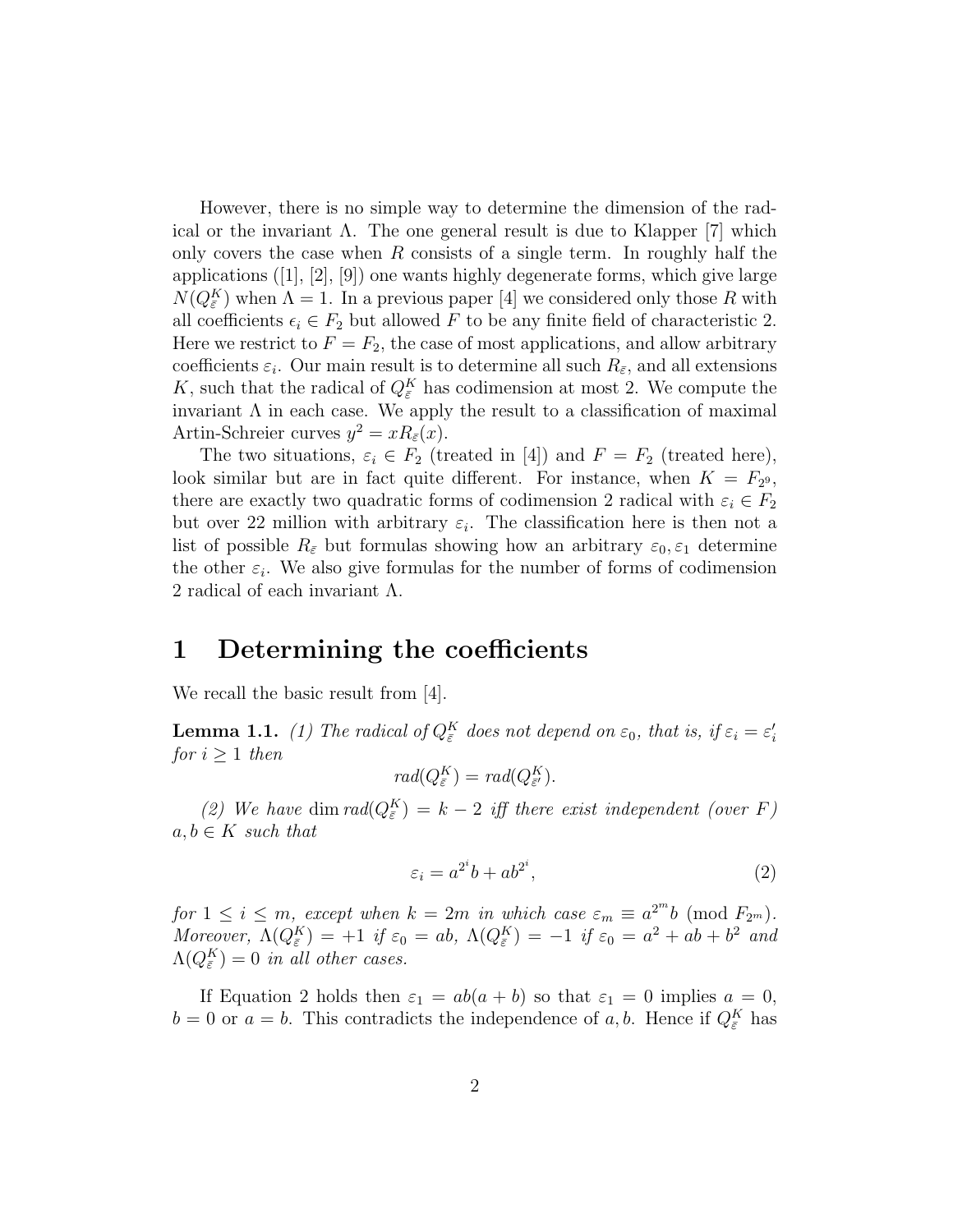a codimension 2 radical then  $\varepsilon_1 \neq 0$ . We will use this fact constantly, and without further mention, throughout.

Set  $h = \lfloor (k - 1)/2 \rfloor$ . Then Equation 2 holds for  $1 \le i \le h$  (that is, we have excluded the exceptional case  $i = m$  when  $k = 2m$ .

**Lemma 1.2.**  $Q_{\bar{\varepsilon}}^K$  has a codimension 2 radical iff there exists a  $v \in K^*$  such that each of the following holds:

- 1.  $\varepsilon_1 \neq 0$  and  $y^2 + (\varepsilon_1/v)y + v$  splits in K.
- 2. For all  $2 \leq i \leq h$ ,

$$
v^{2^{i-1}} \varepsilon_i = \varepsilon_1^{2^{i-1}} \varepsilon_{i-1} + \varepsilon_1 v^{2^i - 1}.
$$

3. If  $k = 2m$  then  $\varepsilon_m \equiv a^{2^m}b \pmod{F_{2^m}}$ , where a, b are the roots of (1).

**Proof:** First suppose  $Q_{\bar{\varepsilon}}^K$  has a codimension 2 radical. Let  $a, b \in K$ be the elements giving Lemma 1.1 (2). Set  $u = a + b$  and  $v = ab$ . Then  $\varepsilon_1 = a^b + ab^2 = uv$ . Hence

$$
y^2 + \frac{\varepsilon_1}{v}y + v = (y+a)(y+b)
$$

splits in  $K$ .

From [4] p. 173,

$$
v\sum_{j=0}^{i-1} u^{2^i - 2^{j+1} + 1} v^{2^j - 1} = \varepsilon_i.
$$

Replacing u by  $\varepsilon_1/v$ , and multiplying by  $v^{2^i-2}$  gives

$$
\sum_{j=0}^{i-1} \varepsilon_1^{2^i - 2^{j+1} + 1} v^{3(2^j - 1)} = \varepsilon_i v^{2^i - 2}.
$$

Hence

$$
\varepsilon_1^{2^{i-1}} \sum_{j=0}^{i-2} \varepsilon_1^{2^{i-1}-2^{j+1}+1} v^{3(2^j-1)} + \varepsilon_1 v^{3(2^{i-1}-1)} = \varepsilon_i v^{2^i-2}
$$
  

$$
\varepsilon_1^{2^{i-1}} \varepsilon_{i-1} v^{2^{i-1}-2} + \varepsilon_1 v^{3(2^{i-1}-1)} = \varepsilon_i v^{2^i-2}
$$
  

$$
\varepsilon_1^{2^{i-1}} \varepsilon_{i-1} + \varepsilon_1 v^{2^i-1} = \varepsilon_i v^{2^{i-1}},
$$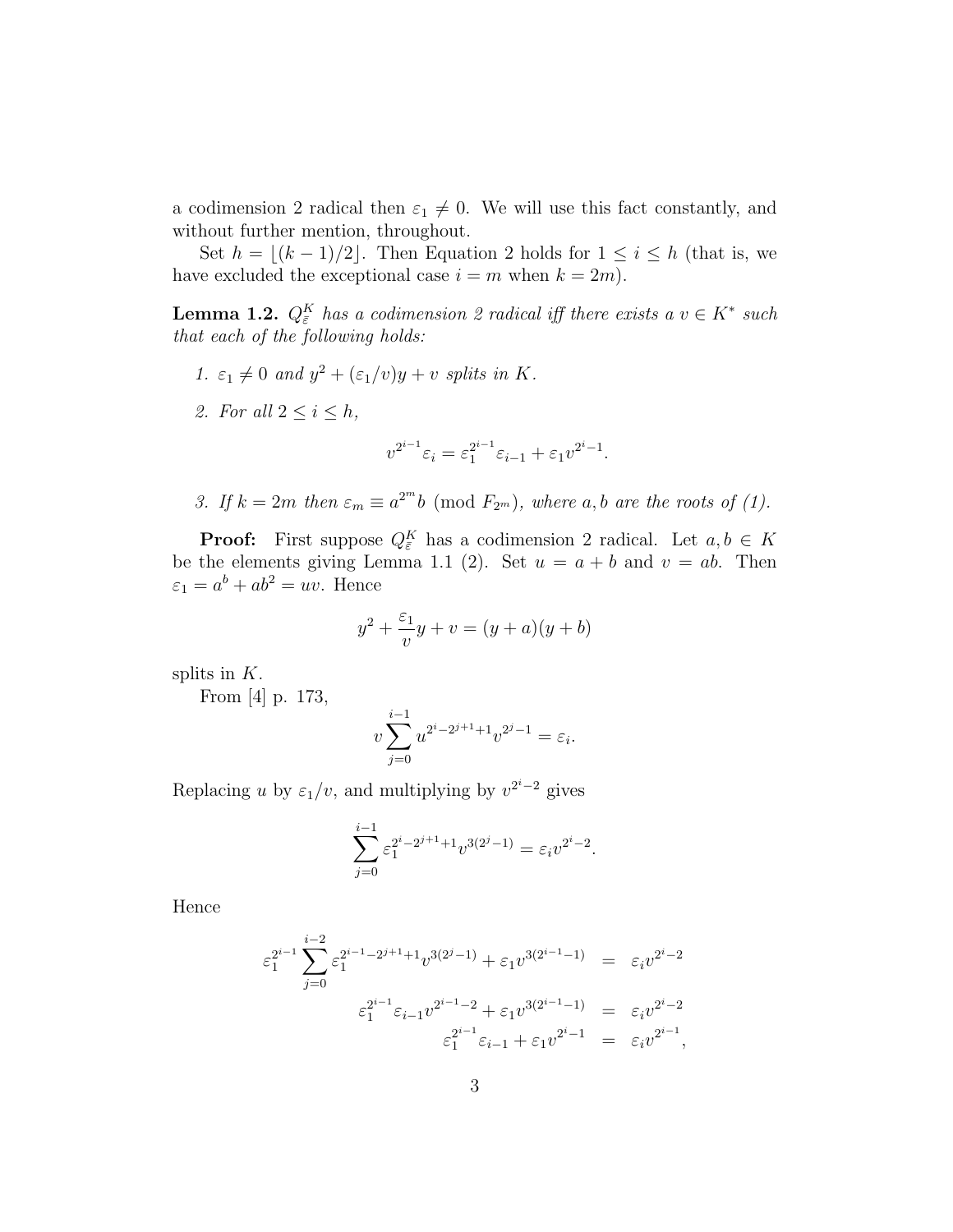which gives (2). And (3) follows Lemma 1.1.

Now suppose (1), (2) and (3) hold. Let  $a, b \in K$  be the roots of (1). Note that a and b are independent over F as  $v \neq 0$  shows  $a \neq 0$  and  $b \neq 0$ , while  $\varepsilon_1 \neq 0$  shows  $a \neq b$ . Note that  $v = ab$  and  $\varepsilon_1/v = a + b$ . So  $\varepsilon_1 = a^2b + ab^2$ . We show by induction that Lemma 1.1 (2) holds for all  $2 \leq i \leq h$ . We have by (2) and induction that

$$
(ab)^{2^i} \varepsilon_{i+1} = [ab(a+b)]^{2^i} (a^{2^i}b + ab^{2^i}) + ab(a+b)(ab)^{2^{i+1}-1}
$$
  
\n
$$
\varepsilon_{i+1} = (a^{2^i} + b^{2^i}) (a^{2^i}b + ab^{2^i}) + (ab)^{2^i} (a+b)
$$
  
\n
$$
= a^{2^{i+1}}b + ab^{2^{i+1}}.
$$

This, with (3), shows  $Q_{\bar{\varepsilon}}^{K}$  has a codimension 2 radical.

 $\Box$ 

We want a formula for  $\varepsilon_i$  that does not depend on v, only on the initial coefficients  $\varepsilon_1$  and  $\varepsilon_2$ . Now

$$
v^3 = \frac{\varepsilon_2}{\varepsilon_1} v^2 + \varepsilon_1^2
$$
  

$$
v^4 = \frac{\varepsilon_2}{\varepsilon_1} \varepsilon v^3 + \varepsilon_1^2 v = \frac{\varepsilon_2^2}{\varepsilon_1^2} v^2 + \varepsilon_1^2 v + \varepsilon_1 \varepsilon_2.
$$

Hence for each  $i \geq 0$  we can write

$$
v^{2^i} = A_i v^2 + B_i v + C_i,
$$

where  $A_i, B_i, C_i \in F(\varepsilon_1, \varepsilon_2)$ .

**Lemma 1.3.** Suppose  $v^2 \varepsilon_2 = \varepsilon_1^3 + v^3 \varepsilon_1$ .

1. We have  $A_1 = 1, B_1 = 0, C_1 = 0$  and for each  $i \ge 1$ 

$$
A_{i+1} = \frac{\varepsilon_2^2}{\varepsilon_1^2} A_i^2 + B_i^2 \qquad B_{i+1} = \varepsilon_1^2 A_i^2 \qquad C_{i+1} = \varepsilon_1 \varepsilon_2 A_i^2 + C_i^2.
$$

2. 
$$
C_i^2 = \varepsilon_1^2 A_i B_i
$$
 for  $i \ge 1$ .  
\n3.  $\varepsilon_2^2 A_i^2 B_i + \varepsilon_1^4 A_i^3 + \varepsilon_1^2 B_i^3 = \varepsilon_1^{2^{i+1}}$  for  $i \ge 1$ .  
\n4.  $(\varepsilon_2 A_i + \varepsilon_1 B_i) C_i + \varepsilon_1^3 A_i^2 = \varepsilon_1^{2^i} (\varepsilon_2 A_{i-1} \varepsilon + \varepsilon_1 B_{i-1})$  for all  $i \ge 1$ .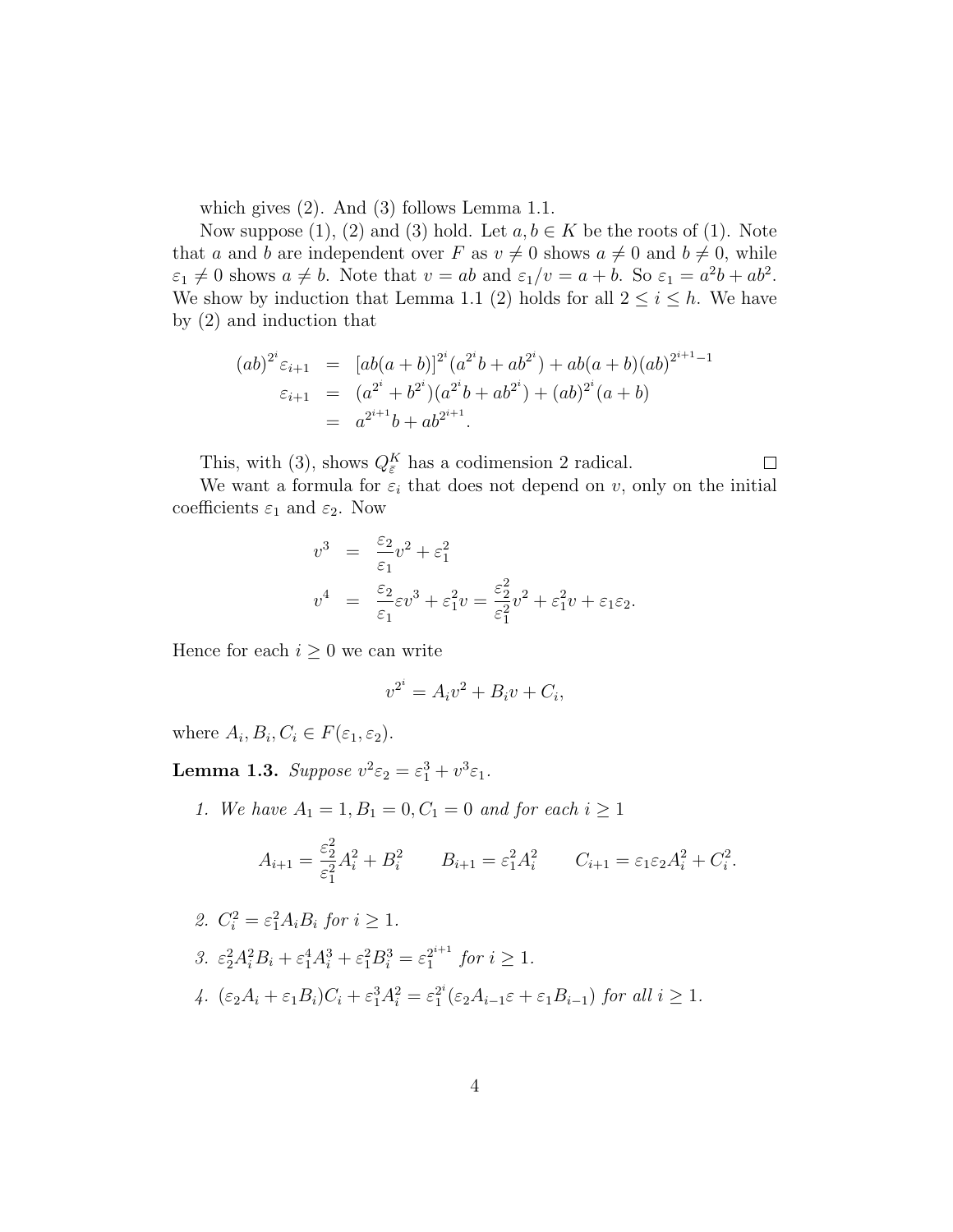**Proof:** (1) We have

$$
v^{2^{i+1}} = A_i^2 v^4 + B_i^2 v^2 + C_i^2
$$
  
= 
$$
(\frac{\varepsilon_2^2}{\varepsilon_1^2} A_i^2 + B_i^2) v^2 + \varepsilon_1^2 A_i^2 v + (\varepsilon_1 \varepsilon_2 A_i^2 + C_i^2).
$$

(2) This is true for  $i = 1$ . And

$$
\varepsilon_1^2 A_{i+1} B_{i+1} = (\varepsilon_2^2 A_i^2 + \varepsilon_1^2 B_i^2) \varepsilon_1^2 A_i^2
$$
  
\n
$$
= \varepsilon_1^2 \varepsilon_2^2 A_i^4 + \varepsilon_1^4 A_i^2 B_i^2
$$
  
\n
$$
= \varepsilon_1^2 \varepsilon_2^2 A_i^4 + C_i^4 \text{ (by induction)}
$$
  
\n
$$
= C_{i+1}^2,
$$

by (1).

(3) This is true for  $i = 1$ . And

$$
\varepsilon_2^2 A_{i+1}^2 B_{i+1} + \varepsilon_1^4 A_{i+1}^3 + \varepsilon_1^2 B_{i+1}^3
$$
  
\n
$$
= \left( \frac{\varepsilon_2^2}{\varepsilon_1^2} A_i^2 + B_i^2 \right) \varepsilon_1^2 \varepsilon_2^2 A_i^2 + \varepsilon_1^4 \left( \frac{\varepsilon_2^2}{\varepsilon_1^2} A_i^2 \varepsilon^2 + B_i^2 \right)^3 + \varepsilon_1^2 (\varepsilon_1^2 A_i^2)^3
$$
  
\n
$$
= \varepsilon_2^4 A_i^4 B_i^2 + \varepsilon_1^4 B_i^6 + \varepsilon_1^8 A_i^6
$$
  
\n
$$
= (\varepsilon_2^2 A_i^2 B_i + \varepsilon_1^4 A_i^3 + \varepsilon_1^2 B_i^3)^2 = (\varepsilon_1^{2^{i+1}})^2 = \varepsilon_1^{2^{i+2}},
$$

using induction.

(4) This is true for  $i = 1$ . And

$$
(\varepsilon_{2}A_{i+1} + \varepsilon_{1}B_{i+1})C_{i+1} + \varepsilon_{1}^{3}A_{i+1}^{2}
$$
\n
$$
= (\varepsilon_{2}[\frac{\varepsilon_{2}^{2}}{\varepsilon_{1}^{2}}A_{i}^{2} + B_{i}^{2}] + \varepsilon_{1}^{3}A_{i}^{2})(\varepsilon_{1}\varepsilon_{2}A_{i}^{2} + C_{i}^{2}) + \varepsilon_{1}^{3}(\frac{\varepsilon_{2}^{2}}{\varepsilon_{1}^{2}}A_{i}^{2} + B_{i}^{2})^{2}
$$
\n
$$
= (\frac{\varepsilon_{2}^{3}}{\varepsilon_{1}^{2}}A_{i}^{2}C_{i}^{2} + \varepsilon_{2}B_{i}^{2}C_{i}^{2}) + \varepsilon_{1}^{4}\varepsilon_{2}A_{i}^{4} + (\varepsilon_{1}\varepsilon_{2}^{2}A_{i}^{2}B_{i}^{2} + \varepsilon_{1}^{2}A_{i}^{2}C_{i}^{2} + \varepsilon_{1}^{3}B_{i}^{4})
$$
\n
$$
= \frac{\varepsilon_{2}}{\varepsilon_{1}^{2}}C_{i}^{2}(\varepsilon_{2}^{2}A_{i}^{2} + \varepsilon_{1}^{2}B_{i}^{2}) + \varepsilon_{1}^{4}\varepsilon_{2}A_{i}^{4} + \varepsilon_{1}B_{i}(\varepsilon_{2}^{2}A_{i}^{2}B_{i} + \varepsilon_{1}^{4}A_{i}^{3} + \varepsilon_{1}^{2}B_{i}^{3})
$$
\n
$$
= \frac{\varepsilon_{2}}{\varepsilon_{1}^{2}}(\varepsilon_{1}^{3}A_{i}^{2} + \varepsilon_{1}^{2}(\varepsilon_{2}A_{i-1} + \varepsilon_{1}B_{i-1}))^{2} + \varepsilon_{1}^{4}\varepsilon_{2}A_{i}^{4} + \varepsilon_{1}B_{i}\varepsilon_{1}^{2^{i+1}}
$$
\n
$$
= \frac{\varepsilon_{2}}{\varepsilon_{1}^{2}}\varepsilon_{1}^{2^{i+1}}(\varepsilon_{2}A_{i-1}^{2} + \varepsilon_{1}^{2}B_{i-1}^{2}) + \varepsilon_{1}
$$

Here the third line uses (2) while the fourth line uses induction and (3).  $\Box$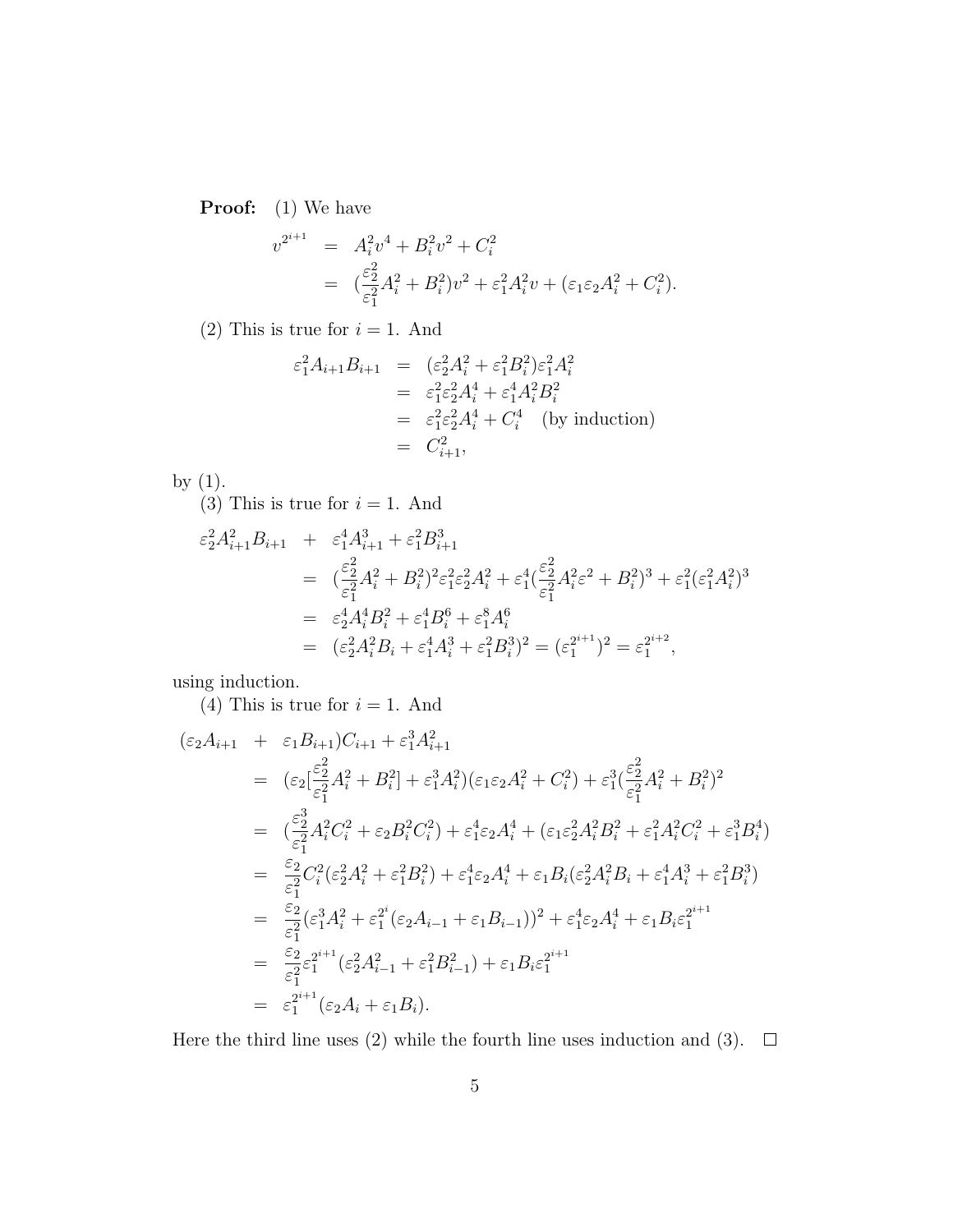**Proposition 1.4.** Suppose  $v^2 \varepsilon_2 = \varepsilon_1 v^3 + \varepsilon_1^3$ . Then Lemma 1.2 (2) holds iff  $\varepsilon_{i+1} = \varepsilon_2 A_i + \varepsilon_1 B_i = \varepsilon_1$  $^{\prime\prime\prime}$  $\overline{A_{i+1}}$  for all  $i \geq 1$ .

Proof: Suppose Lemma 1.2 (2) holds. The second equation is true for  $i = 1$ . For  $i > 1$ , Lemma 1.3 (1) gives :

$$
\varepsilon_{i+1} = \frac{\varepsilon_1 v^{2^{i+1}-1} + \varepsilon_1^{2^i} \varepsilon_i}{v^{2^i}} \\
= \frac{\frac{\varepsilon_1}{v} (A_{i+1} v^2 + B_{i+1} v + C_{i+1}) + \varepsilon_1^{2^i} \varepsilon_i}{A_i v^2 + B_i v + C_i}.
$$

Now

$$
\frac{1}{v} = \frac{1}{\varepsilon_1^2}v^2 + \frac{\varepsilon_2}{\varepsilon_1^3}v.
$$

Then

$$
\varepsilon_{i+1} = \frac{\frac{1}{\varepsilon_1}C_{i+1}v^2 + (\frac{\varepsilon_2}{\varepsilon_1^2}C_{i+1} + \varepsilon_1 A_{i+1})v + \varepsilon_1 B_{i+1} + \varepsilon_1^{2^i}\varepsilon_i}{A_i v^2 + B_i v + C_i}
$$

$$
= \frac{(\varepsilon_2 A_i^2 + \frac{1}{\varepsilon_1}C_i^2)v^2 + (\frac{\varepsilon_2}{\varepsilon_1^2}C_i^2 + \varepsilon_1 B_i^2)v + \varepsilon_1^3 A_i^2 + \varepsilon_1^{2^i}\varepsilon_i}{A_i v^2 + B_i v + C_i}.
$$

By Lemma 1.3 (2)

$$
(\varepsilon_2 A_i + \varepsilon_1 B_i) A_i = \varepsilon_2 A_i^2 + \varepsilon_1 A_i B_i = \varepsilon_2 A_i^2 + \frac{1}{\varepsilon_1} C_i^2
$$
  

$$
(\varepsilon_2 A_i + \varepsilon_1 B_i) B_i = \varepsilon_2 A_i B_i + \varepsilon_1 B_i^2 = \frac{\varepsilon_2}{\varepsilon_1^2} C_i^2 + \varepsilon_1 B_i^2.
$$

Lastly, from Lemma 1.3 (4)

$$
(\varepsilon_2 A_i + \varepsilon_1 B_i) C_i = \varepsilon_1^3 A_i^2 + \varepsilon_1^{2^i} (\varepsilon_2 A_{i-1} + \varepsilon_1 B_{i-1})
$$
  

$$
= \varepsilon_1^3 A_i^2 + \varepsilon_1^{2^i} \varepsilon_i,
$$

using induction. Hence  $\varepsilon_{i+1} = \varepsilon_2 A_i + \varepsilon_1 B_i$ .

For the converse, the steps may be reversed.  $\Box$ 

**Theorem 1.5.**  $Q_{\bar{\varepsilon}}^K$  has codimension 2 radical iff there exists  $v \in K^*$  such that each of the following holds

1. 
$$
\varepsilon_1 \neq 0
$$
 and  $y^2 + (\varepsilon_1/v)y + v$  splits in K,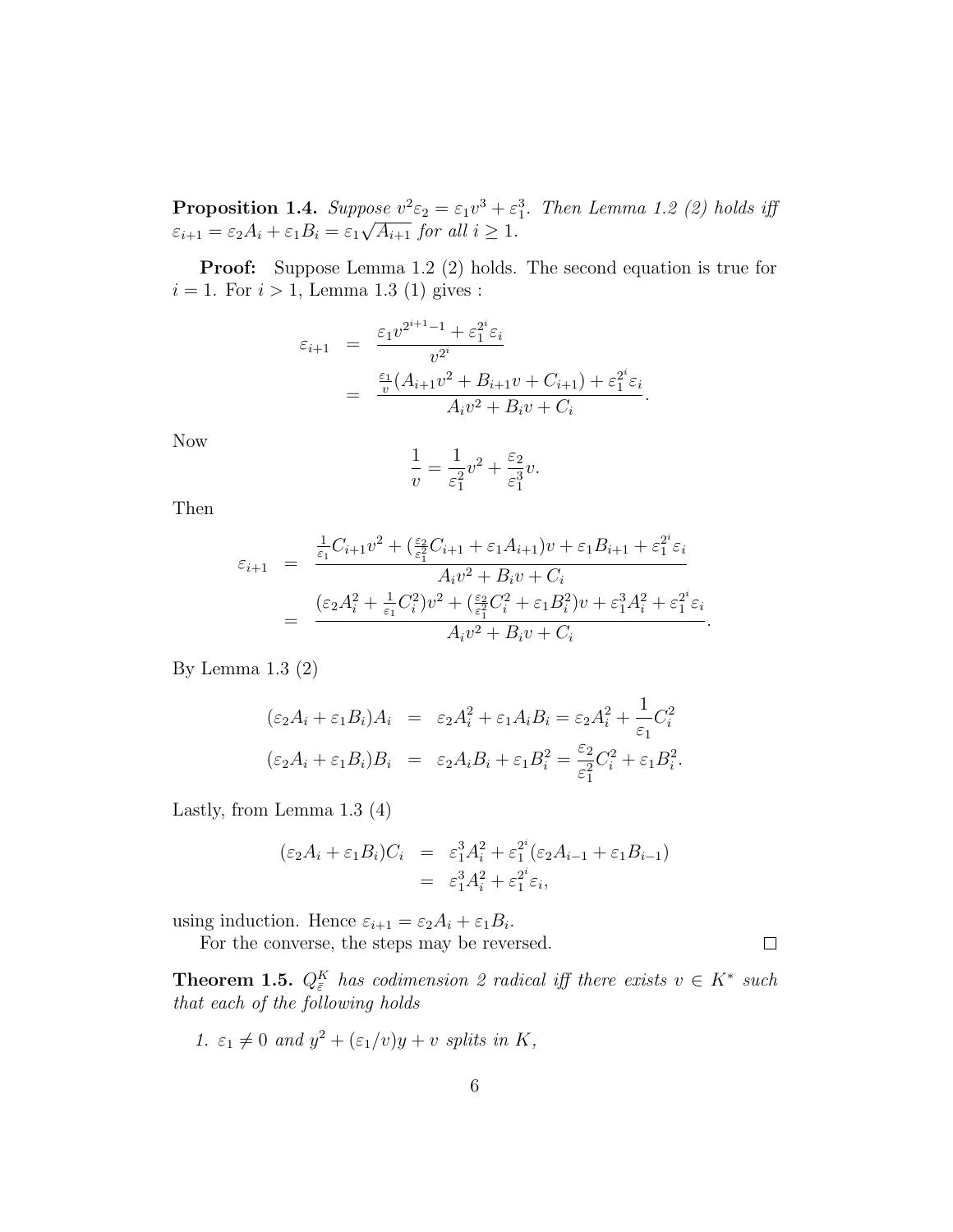- 2.  $v^2 \varepsilon_2 = \varepsilon_1^3 + \varepsilon_1 v^3$ ,
- 3. for  $i \geq 2$  we have

$$
\varepsilon_{i+1} = \frac{\varepsilon_2}{\varepsilon_1^2}\varepsilon_i^2 + \frac{1}{\varepsilon_1}\varepsilon_{i-1}^4,
$$

4. if  $k = 2m$  then  $\varepsilon_m \equiv a^{2^m}b \pmod{F_{2^m}}$ , where a, b are the roots of (1).

Moreover, in this case,

$$
\Lambda(Q_{\varepsilon}^{K}) = \begin{cases} 1, & \text{if } \epsilon_{0} = v \\ -1, & \text{if } \epsilon_{0} = v + (\varepsilon_{1}/v)^{2} \\ 0, & \text{otherwise.} \end{cases}
$$

**Proof:** We need to show that Lemma 1.1 (2) is equivalent to the statement (3) here, given (1) and (2). We first check that Lemma 1.1 implies (3).

$$
\varepsilon_{i+1} = \varepsilon_2 A_i + \varepsilon_1 B_i \quad \text{by Proposition 1.4}
$$
\n
$$
= \varepsilon_2 (\sqrt{A_i})^2 + \varepsilon_1^3 (\sqrt{A_{i-1}})^4 \quad \text{by Lemma 1.3 (1)}
$$
\n
$$
= \frac{\varepsilon_2}{\varepsilon_1^2} \varepsilon_i^2 + \frac{1}{\varepsilon_1} \varepsilon_{i-1}^4 \quad \text{by Proposition 1.4.}
$$

Next we check that  $(3)$  implies Lemma 1.1  $(2)$ . It is enough to show  $\varepsilon_{i+1} = \varepsilon_2 A_i + \varepsilon_1 B_i$ , by Proposition 1.4. We use induction. The case  $i = 1$  is clear.

$$
\varepsilon_{i+1} = \frac{\varepsilon_2}{\varepsilon_1^2} \varepsilon_i^2 + \frac{1}{\varepsilon_1} \varepsilon_{i-1}^4 \qquad \text{by (3)}
$$
\n
$$
= \frac{\varepsilon_2}{\varepsilon_1^2} (\varepsilon_2 A_{i-1} + \varepsilon_1 B_{i-1})^2 + \frac{1}{\varepsilon_1} \varepsilon_{i-1}^4 \qquad \text{by induction}
$$
\n
$$
= \frac{\varepsilon_2^3}{\varepsilon_1^2} A_{i-1}^2 + \varepsilon_2 B_{i-1}^2 + \frac{1}{\varepsilon_1} \varepsilon_{i-1}^4
$$
\n
$$
= \varepsilon_2 \left( \frac{\varepsilon_2^2}{\varepsilon_1^2} A_{i-1}^2 + B_{i-1}^2 \right) + \frac{1}{\varepsilon_1} \varepsilon_{i-1}^4
$$
\n
$$
= \varepsilon_2 A_i + \frac{1}{\varepsilon_1} (\varepsilon_1 \sqrt{A_{i-1}})^4 \qquad \text{by Lemma 1.3 (1) and induction}
$$
\n
$$
= \varepsilon_2 A_i + \varepsilon_1 B_i,
$$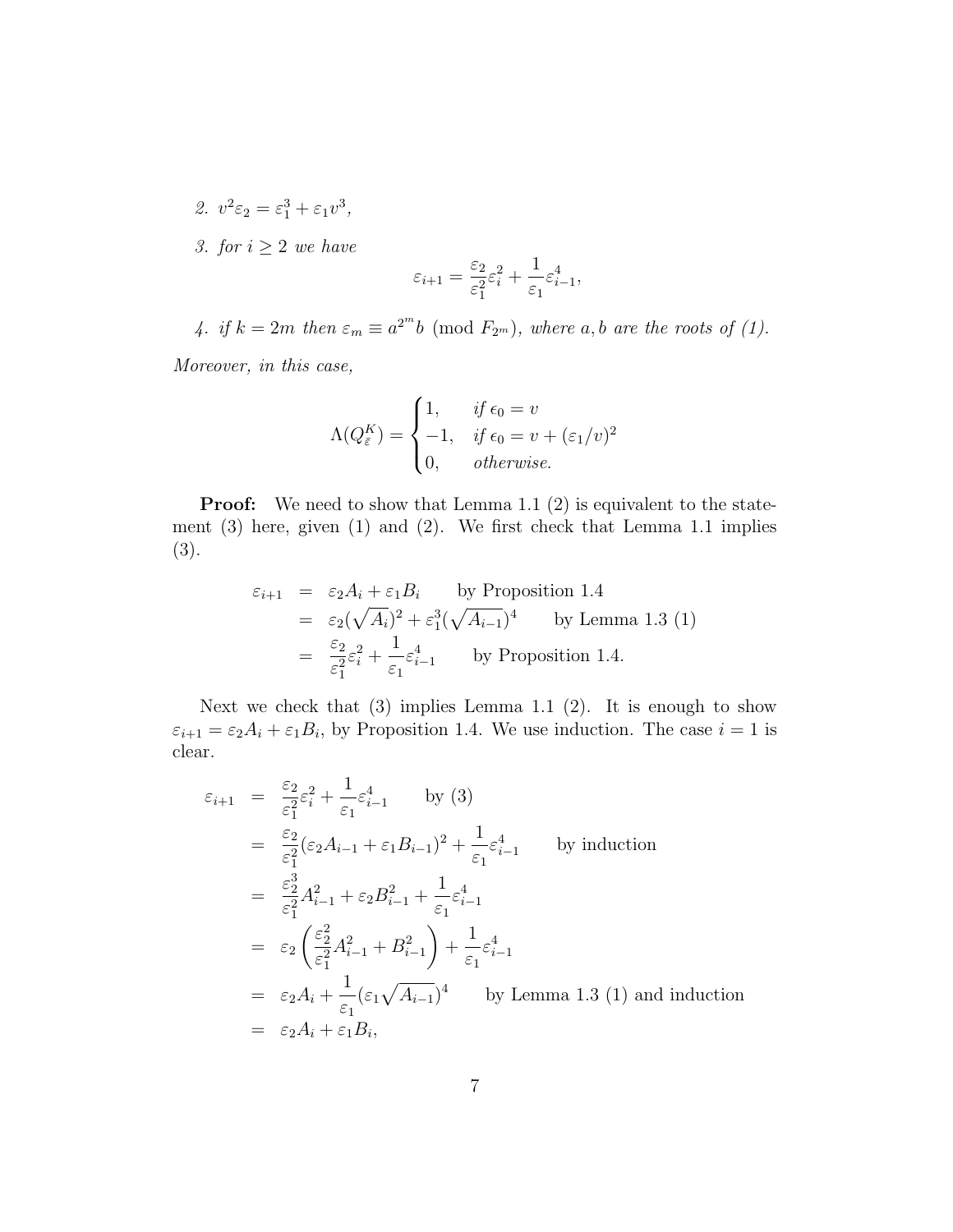using Lemma 1.3 (1) again.

Lastly, we check the invariants. As a, b are roots of  $y^2 + (\varepsilon_1/v)y + v$ , we have  $v = ab$  and  $\varepsilon_1/v = a + b$ . Now, by Lemma 1.1,  $\Lambda(Q_{\bar{\varepsilon}}^K) = +1$  iff  $\varepsilon_0 = ab$ , which is v. And  $\Lambda(Q_{\bar{\varepsilon}}^K) = -1$  iff  $\varepsilon_0 = a^2 + ab + b^2 = v + (\varepsilon_1/v)^2$ .

**Proposition 1.6.** Equation (3) of Theorem 1.5 is equivalent to:

$$
\varepsilon_i = \frac{\varepsilon_2^{s_i}}{\varepsilon_1^{\ell_i}} \sum_{j \in \Delta_i} \varepsilon_1^{5(t_i-j)} \varepsilon_2^{3j},
$$

where  $\ell_i = 2^{i-1} - 2$ ,

$$
s_i = \begin{cases} 0, & \text{if } i \text{ is odd} \\ 1, & \text{if } i \text{ is even}, \end{cases} \qquad t_i = \begin{cases} (2^{i-1} - 1)/3, & \text{if } i \text{ is odd} \\ (2^{i-1} - 2)/3, & \text{if } i \text{ is even}, \end{cases}
$$

$$
\Delta_3 = \{0, 1\}, \ \Delta_4 = \{0, 1, 2\} \ \text{and for } i \ge 5
$$

$$
\Delta_i = (A_i + \{0, 1, 2\}) \cup (2A_{i-1} + \{4, 5\})
$$

where

$$
A_i = \{0\} \cup \{2^{n_1} + 2^{n_2} + \dots + 2^{n_r} : n_j - n_{j-1} \ge 2, n_1 \le i - 3, n_r \ge 3\}.
$$

**Proof:** Assume first that Theorem 1.5 (3) holds. The formulas for  $\varepsilon_3$ and  $\varepsilon_4$  can be checked directly. We use induction. Suppose i is odd (the case of  $i$  even is similar). Then

$$
s_{i-1} = 0 \t s_i = 1 \t s_{i+1} = 0
$$
  
\n
$$
2\ell_{i-1} = \ell_i - 2 \t 2\ell_i = \ell_{i+1} - 2
$$
  
\n
$$
2t_{i-1} = t_i + 1 \t 2t_i = t_{i+1}.
$$

We have

$$
\varepsilon_{i+1} = \frac{\varepsilon_2}{\varepsilon_1^2} \varepsilon_i^2 + \frac{1}{\varepsilon_1} \varepsilon_{i-1}^4
$$
\n
$$
= \frac{\varepsilon_2}{\varepsilon_1^2} \left[ \frac{1}{\varepsilon_1^{\ell_i}} \sum_{j \in \Delta_i} \varepsilon_i^{5(t_i-j)} \varepsilon_2^{3j} \right]^2 + \frac{1}{\varepsilon_1} \left[ \frac{\varepsilon_2}{\varepsilon_1^{\ell_{i-1}}} \sum_{j \in \Delta_{i-1}} \varepsilon_1^{5(t_{i-1}-j)} \varepsilon_2^{3j} \right]^4
$$
\n
$$
= \frac{\varepsilon_2}{\varepsilon_1^{2\ell_i+2}} \sum_{j \in \Delta_i} \varepsilon_1^{5(2t_i-2j)} \varepsilon_2^{3(2j)} + \frac{\varepsilon_2^4}{\varepsilon_1^{2\ell_i-3}} \sum_{j \in \Delta_{i-1}} \varepsilon_1^{5(2t_i-4j-2)} \varepsilon_2^{3(4j)}
$$
\n
$$
= \frac{\varepsilon_2}{\varepsilon_1^{\ell_{i+1}}} \left[ \sum_{j \in \Delta_i} \varepsilon_1^{5(t_{i+1}-2j)} \varepsilon_2^{3(2j)} + \sum_{j \in \Delta_{i-1}} \varepsilon_1^{5(t_{i+1}-4j-1)} \varepsilon_2^{3(4j+1)} \right].
$$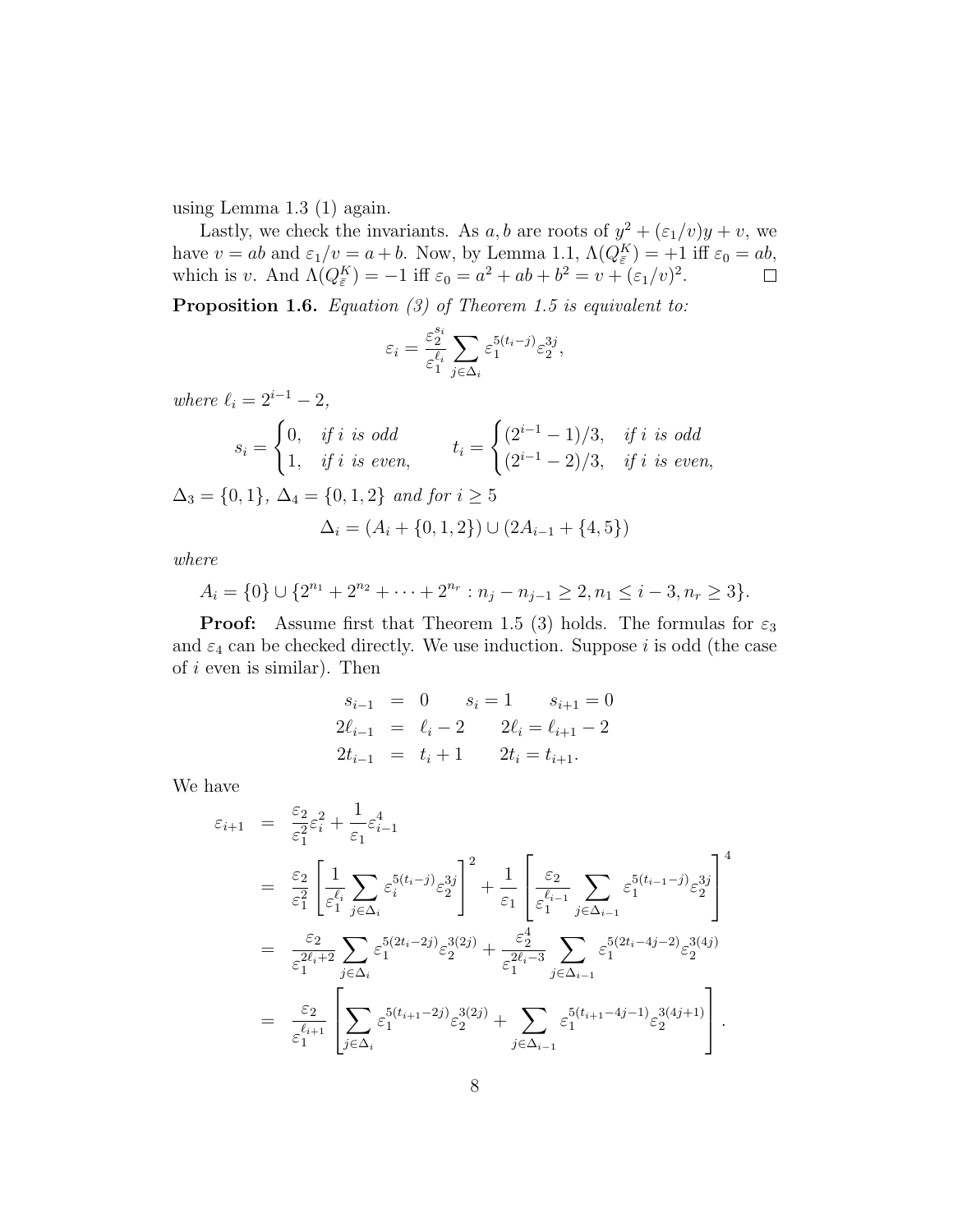Note that there are no terms in common to the two sums. Set

$$
\Delta_{i+1} = 2\Delta_i \cup (4\Delta_{i-1} + 1).
$$

Then we have

$$
\varepsilon_{i+1} = \frac{\varepsilon_2^{s_{i+1}}}{\varepsilon_1^{\ell_{i+1}}} \sum_{j \in \Delta_{i+1}} \varepsilon_1^{5(t_{i+1}-j)} \varepsilon_2^{3j}.
$$

Hence we need only check that  $\Delta_{i+1} = (A_{i+1} + \{0, 1, 2\}) \cup (2A_{i-1} + \{4, 5\}).$ We do this by induction on  $i$ .

Claim  $A_{i+1} = 2A_i \cup (4A_{i-1} + 8)$ . The inclusion ⊃ is easy to check. Suppose  $\alpha = 2^{n_1} + \cdots + 2^{n_r} \in A_{i+1}$ . If  $n_r \geq 4$  then

$$
\alpha = 2(2^{n_1 - 1} + \dots + 2^{n_r - 1}) \in 2A_i.
$$

If  $n_r = 3$  then  $n_{r-1} \geq 5$  and

$$
\alpha = 4(2^{n_1 - 2} + \dots + 2^{n_{r-1} - 2}) + 8 \in 4A_{i-1} + 8,
$$

proving the Claim.

We have  $\Delta_{i+1} = 2\Delta_i \cup (4\Delta_{i-1} + 1)$  so by induction

$$
\Delta_{i+1} = (2A_i + \{0, 2, 4\}) \cup (4A_{i-1} + \{8, 10\})
$$
  

$$
\cup (4A_{i-1} + \{1, 5, 9\}) \cup (8A_{i-2} + \{17, 21\}).
$$

Now by the Claim

$$
A_{i+1} = 2A_i \cup (4A_{i-1} + 8)
$$
  
\n
$$
A_{i+1} + 2 = (2A_i + 2) \cup (4A_{i-1} + 10)
$$
  
\n
$$
A_{i+1} + 1 = (2A_i + 1) \cup (4A_{i-1} + 9)
$$
  
\n
$$
= 2[2A_{i-1} \cup (4A_{i-2} + 8)] + 1 \cup (4A_{i-1} + 9)
$$
  
\n
$$
= (4A_{i-1} + 1) \cup (8A_{i-2} + 17) \cup (4A_{i-1} + 9)
$$
  
\n
$$
2A_i + 5 = 2[2A_{i-1} \cup (4A_{i-2} + 8)] + 5
$$
  
\n
$$
= (4A_{i-1} + 5) \cup (8A_{i-2} + 21).
$$

Thus  $\Delta_{i+1} = (A_{i+1} + \{0, 1, 2\}) \cup (2A_i + \{4, 5\}).$ 

The converse follows from a simple, but tedious, substitution.

 $\Box$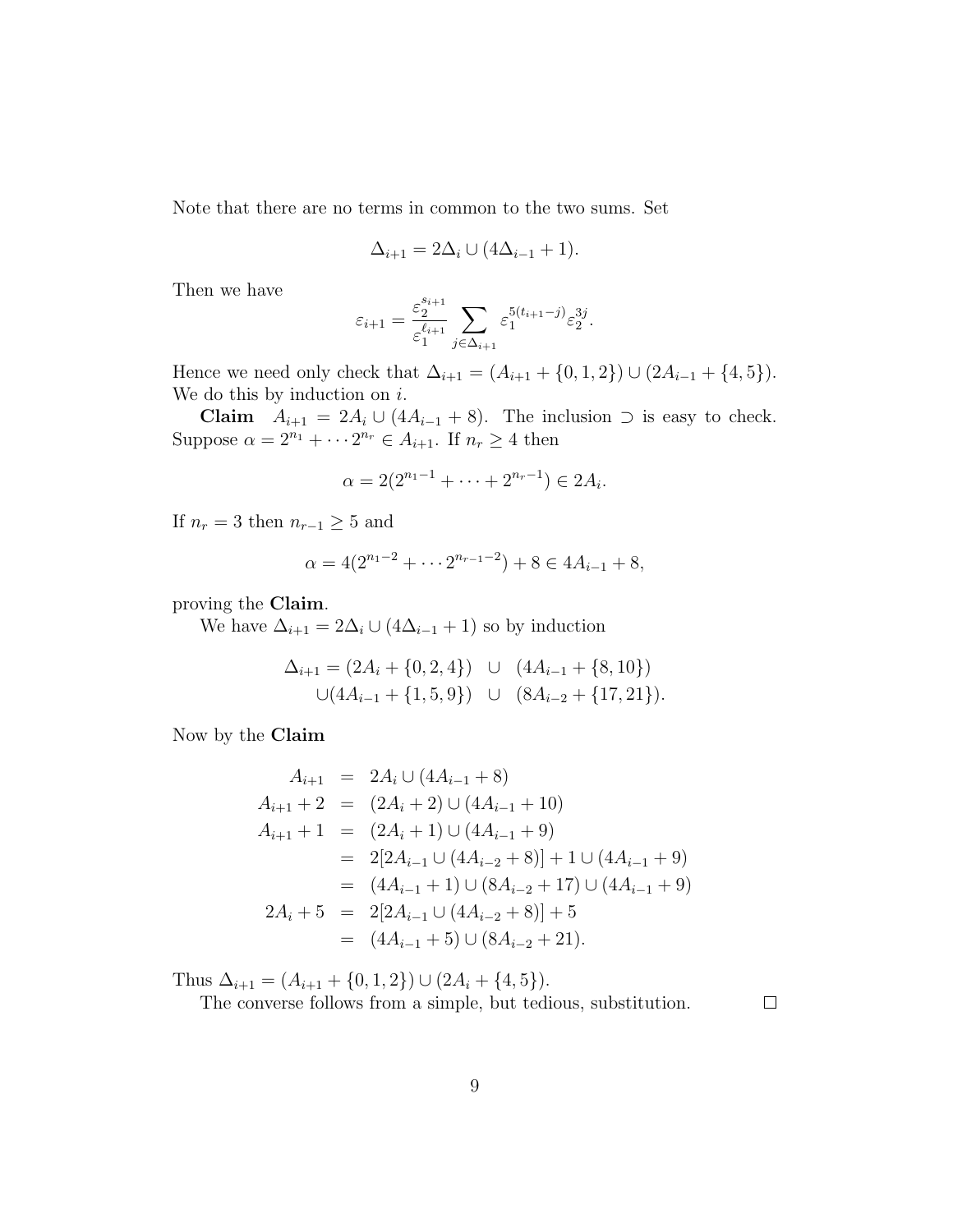Here are the first few  $\varepsilon_i$ :

$$
\begin{array}{rcl}\n\varepsilon_3 &=& \frac{1}{\varepsilon_1^2} (\varepsilon_2^3 + \varepsilon_1^5) \\
\varepsilon_4 &=& \frac{\varepsilon_2}{\varepsilon_1^6} (\varepsilon_2^6 + \varepsilon_1^5 \varepsilon_2^3 + \varepsilon_1^{10}) \\
\varepsilon_5 &=& \frac{1}{\varepsilon_1^{14}} (\varepsilon_2^{15} + \varepsilon_1^5 \varepsilon_2^{12} + \varepsilon_1^{10} \varepsilon_2^9 + \varepsilon_1^{20} \varepsilon_2^3 + \varepsilon_1^{25}) \\
\varepsilon_6 &=& \frac{\varepsilon_2}{\varepsilon_1^{30}} (\varepsilon_2^{30} + \varepsilon_1^5 \varepsilon_2^{27} + \varepsilon_1^{10} \varepsilon_2^{24} + \varepsilon_1^{20} \varepsilon_2^{18} + \varepsilon_1^{25} \varepsilon_2^{15} + \varepsilon_1^{40} \varepsilon_2^6 + \varepsilon_1^{45} \varepsilon_2^3 + \varepsilon_1^{50}).\n\end{array}
$$

The next two  $\Delta_i$  are:

$$
\Delta_7 = \{0, 1, 3, 4, 5, 11, 12, 13, 16, 17, 19, 20, 21\}
$$
  
\n
$$
\Delta_8 = \{0, 1, 2, 5, 6, 8, 9, 10, 21, 22, 24, 25, 26, 32, 33, 34, 37, 38, 40, 41, 42\}.
$$

## 2 Construction and Examples

**Construction:** Choose any  $\varepsilon_0 \in K$  and  $\varepsilon_1 \in K^*$ . Find all  $v \in K^*$  such that  $y^2 + (\varepsilon_1/v)y + v$  splits in K. Set  $\varepsilon_2 = (\varepsilon_1 v^3 + \varepsilon_1^3)/v^2$ . Let  $\varepsilon_i$ , for  $3 \leq i \leq \lfloor (k-1)/2 \rfloor$ , be given by Corollary 1.6. If  $k = 2m$  then set  $\varepsilon_m = a^{2^m}b$ , where a, b are the roots of  $y^2 + (\varepsilon_1/v)y + v$ . Take

$$
R_{\bar{\varepsilon}} = \sum_{j=0}^{m} \varepsilon_j x^{2^j}.
$$

**Corollary 2.1.** The construction gives all  $R_{\bar{\varepsilon}}$  such that  $Q_{\bar{\varepsilon}}^K$  has a codimension 2 radical.

**Proof:** This is a re-statement of Theorem 1.5.

 $\Box$ 

We wish to count the number of such  $R_{\bar{\varepsilon}}$ .

**Lemma 2.2.** The number S of  $v \in K^*$  such that  $y^2 + (\epsilon_1/v)y + v$  splits in K is  $\overline{ }$ 

$$
S = \begin{cases} \frac{1}{2}(2^{k} - 2), & \text{if } k \text{ is odd} \\ \frac{1}{2}(2^{k} - (-1)^{m}2^{m+1} - 2), & \text{if } k = 2m \text{ and } \epsilon_{1} \in K^{*3} \\ \frac{1}{2}(2^{k} + (-1)^{m}2^{m} - 2), & \text{if } k = 2m \text{ and } \epsilon_{1} \notin K^{*3} .\end{cases}
$$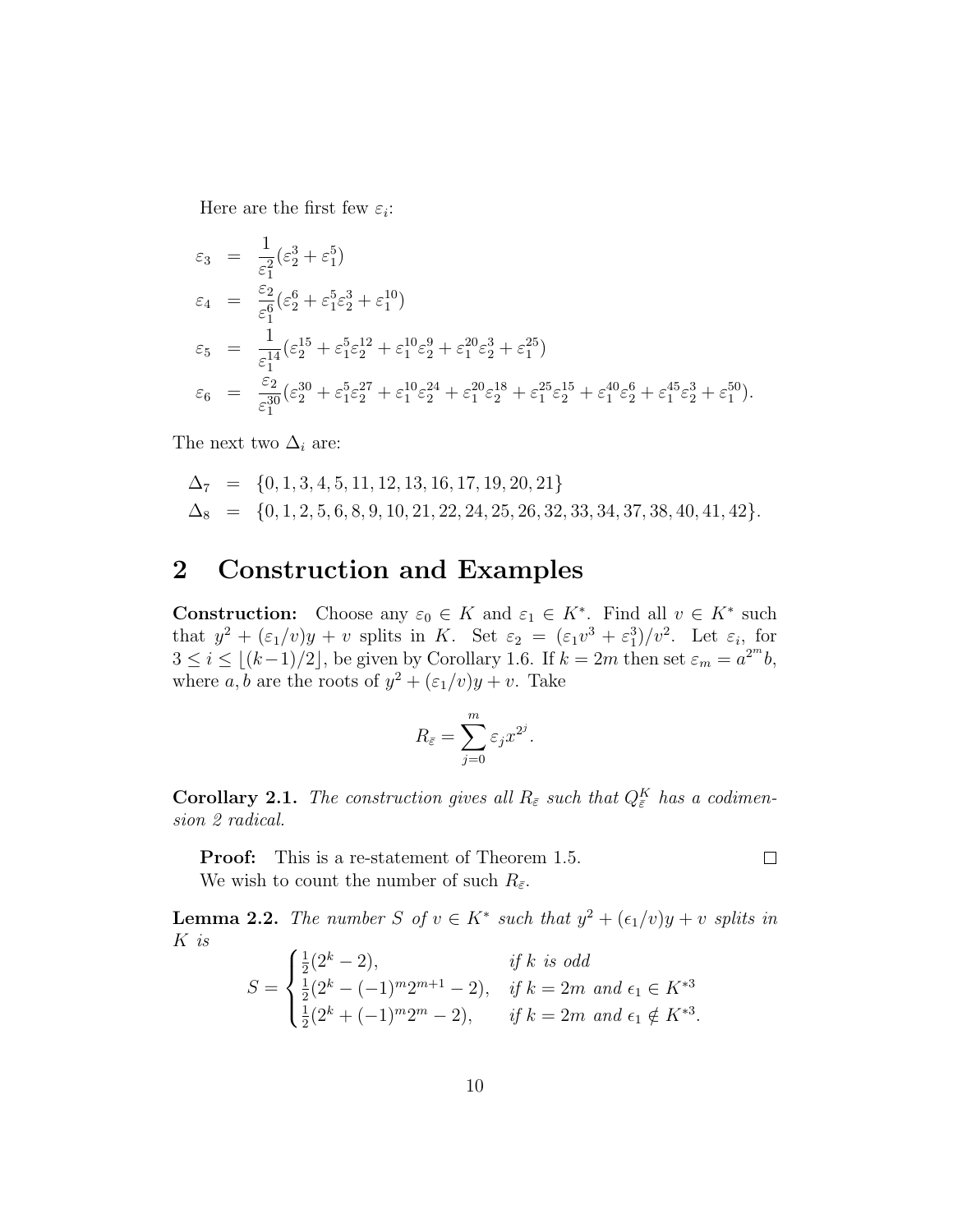**Proof:** Let  $q: K \to F$  be  $q(x) = \text{tr}_{K/F}(\epsilon_1^{-2}x^3)$ . We first check that  $S = N(q) - 1$ , where  $N(q)$  denotes the number of zeros of q in K. Now

$$
\frac{v^2}{\epsilon_1^2}(y^2 + \frac{\epsilon_1}{v}y + v) = \left(\frac{vy}{\epsilon_1}\right)^2 + \left(\frac{vy}{\epsilon_1}\right) + \frac{v^3}{\epsilon_1^2}.
$$

Hence  $y^2 + (\epsilon_1/v)y + v$  splits in K iff  $s^2 + s + (v^3/\epsilon_1^2)$  splits in K iff we have  ${\rm tr}_{K/F}(v^3/\epsilon_1^2) = 0$  iff  $q(v) = 0$ .

Now we use Equation 1 and Klapper's classification [7] which says, for this case,

- 1. rad  $q \neq 0$  iff  $\epsilon_1^{-2} \in K^{*3}$  iff  $\epsilon_1 \in K^{*3}$ , in which case dim rad  $q = 2$ .
- 2.  $q(\text{rad } q) \neq 0$  iff k is odd.
- 3. If  $\epsilon_1 \in K^{*3}$  and  $k = 2m$  then

$$
\Lambda(q) = \begin{cases} 1, & \text{if } m \text{ is odd} \\ -1, & \text{if } m \text{ is even.} \end{cases}
$$

If  $\epsilon_1 \notin K^{*3}$  and  $k = 2m$  then

$$
\Lambda(q) = \begin{cases} 1, & \text{if } m \text{ is even} \\ -1, & \text{if } m \text{ is odd.} \end{cases}
$$

The result now follows.

**Theorem 2.3.** The number of  $R_{\bar{\varepsilon}}$  over K with  $Q_{R_{\bar{\varepsilon}}}^{K}$  having a codimension 2 radical is  $\mathbf{r}$ 

$$
\frac{1}{6}q(q-1)(q-2) = \binom{q}{3}.
$$

For a fixed  $\epsilon_1, \epsilon_2$ , three have invariant +1, one has invariant -1 and the rest have invariant 0.

**Proof:** First note that there are q choices for  $\epsilon_0$ ,  $q-1$  choices for the non-zero  $\epsilon_1$ . We **Claim** that there are  $S/3$  choices for  $\varepsilon_2$ . Fix  $\varepsilon_1 \in K^*$ . For each  $v \in K^*$  such that  $y^2 + (\varepsilon_1/v)y + v$  has roots in K, say  $a(v)$  and  $b(v)$ , we get an  $\varepsilon_2(v)$  via  $\varepsilon_2(v) = a(v)^4 b(v) + a(v) b(v)^4$ .

 $\Box$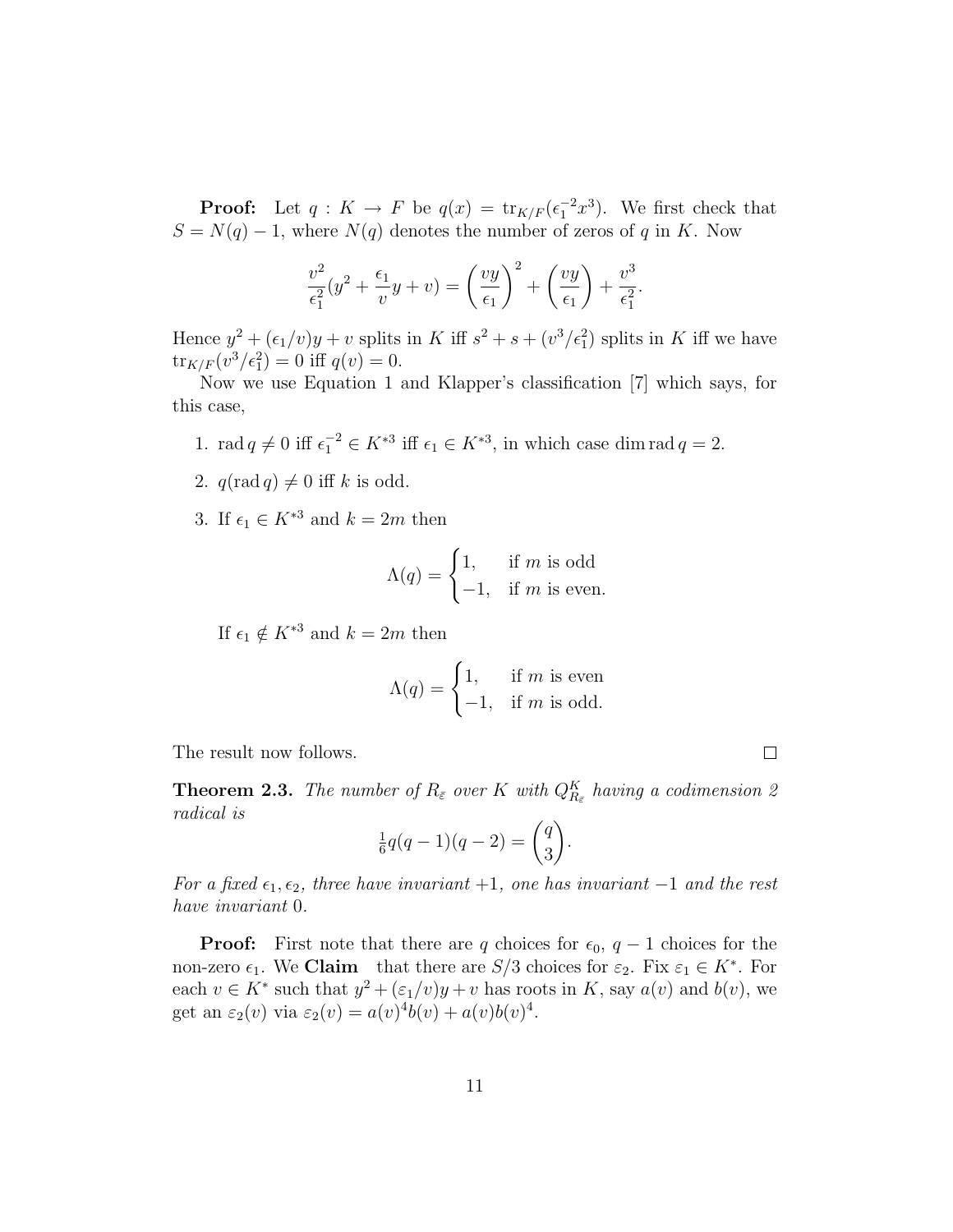Let  $v_1$ ,  $a(v_1)$ ,  $b(v_1)$  and  $\varepsilon_2(v_1)$  be one choice. Note  $a(v_1)b(v_1) = v_1$  and  $a(v_1) + b(v_1) = \varepsilon_1/v$ . Set  $v_2 = a(v_1)(a(v_1) + b(v_1))$ . Then

$$
\frac{\varepsilon_1}{v_2} = \frac{1}{a(v_1)} \frac{\varepsilon_1}{a(v_1) + b(v_1)} = \frac{v_1}{a(v_1)} = b(v_1).
$$

Hence  $y^2 + (\varepsilon_1/v_2)y + v_2$  has roots  $a(v_2) = a(v_1)$  and  $b(v_2) = a(v_1) + b(v_1)$ . So

$$
\varepsilon_2(v_2) = a(v_1)^4(a(v_1) + b(v_1)) + a(v_1)(a(v_1) + b(v_1))^4
$$
  
=  $a(v_1)^4b(v_1) + a(v_1)b(v_1)^4 = \varepsilon_2(v_1).$ 

Similarly, if  $v_3 = (a(v_1) + b(v_1))b(v_1)$  then  $\varepsilon_2(v_3) = \varepsilon_2(v_1)$  also. Hence there are at least three v's giving the same  $\varepsilon_2$ . And we have  $\varepsilon_1 v^3 + \varepsilon_1^3 = \varepsilon_2 v^2$ , by Lemma 1.2 (2), so there are exactly three v's giving the same  $\varepsilon_2$ . Thus the number of  $\varepsilon_2$  is  $S/3$ , proving the **Claim**. The other  $\varepsilon_i$  are determined by Theorem 1.5.

This shows the number of  $R_{\bar{\varepsilon}}$  is  $q(q-1)S/3$ . When k is odd, this is the desired formula, by Lemma 2.2. Now say  $k = 2m$  is even. Then  $|K^{*3}| =$  $(q-1)/3$ . So, again using Lemma 2.2, the number of  $R_{\bar{\varepsilon}}$  is

$$
q\frac{q-1}{3} \cdot \frac{1}{3} (2^{k-1} - (-1)^m 2^m - 1) + q\frac{2(q-1)}{3} \cdot \frac{1}{3} (2^{k-1} + (-1)^m 2^{m-1} - 1)
$$
  
= 
$$
\frac{q}{9} (2^k - 1)(2^k + 2^{k-1} - 3)
$$
  
= 
$$
\frac{q}{3} (2^k - 1)(2^{k-1} - 1)
$$
  
= 
$$
\frac{1}{6} q(q-1)(q-2).
$$

Lastly, fix  $\varepsilon_1$  and  $\varepsilon_2$ . The invariant  $\Lambda$  is  $+1$  iff  $\varepsilon_0 = v$ , by Theorem 1.5. We have previously shown there are three v's giving the same  $\varepsilon_2$ , so there are three  $\varepsilon_0$ 's with  $\Lambda(Q^K_{\bar{\varepsilon}}) = +1$ . Again by Theorem 1.5,  $\Lambda(Q^K_{\bar{\varepsilon}}) = -1$  iff  $\varepsilon_0 = v + (\varepsilon_1/v)^2 = a(v)^2 + a(v)b(v) + b(v)^2$ . The three choices for  $(a(v), b(v))$ are  $(a, b), (a, a+b), (a+b, b)$ . In each case,  $a(v)^{2}+a(v)b(v)+b(v)^{2}$  is  $a^{2}+ab+b^{2}$ . Thus there is only one  $\varepsilon_0$  giving an invariant of  $-1$ .  $\Box$ 

**Example 2.4.** Let  $K = F_{2^6}$  with primitive element  $\alpha$ , a root of  $x^6 + x + 1$ . Suppose  $\varepsilon_1 = \alpha$ , a non-cube. A simple computer search will show there are 9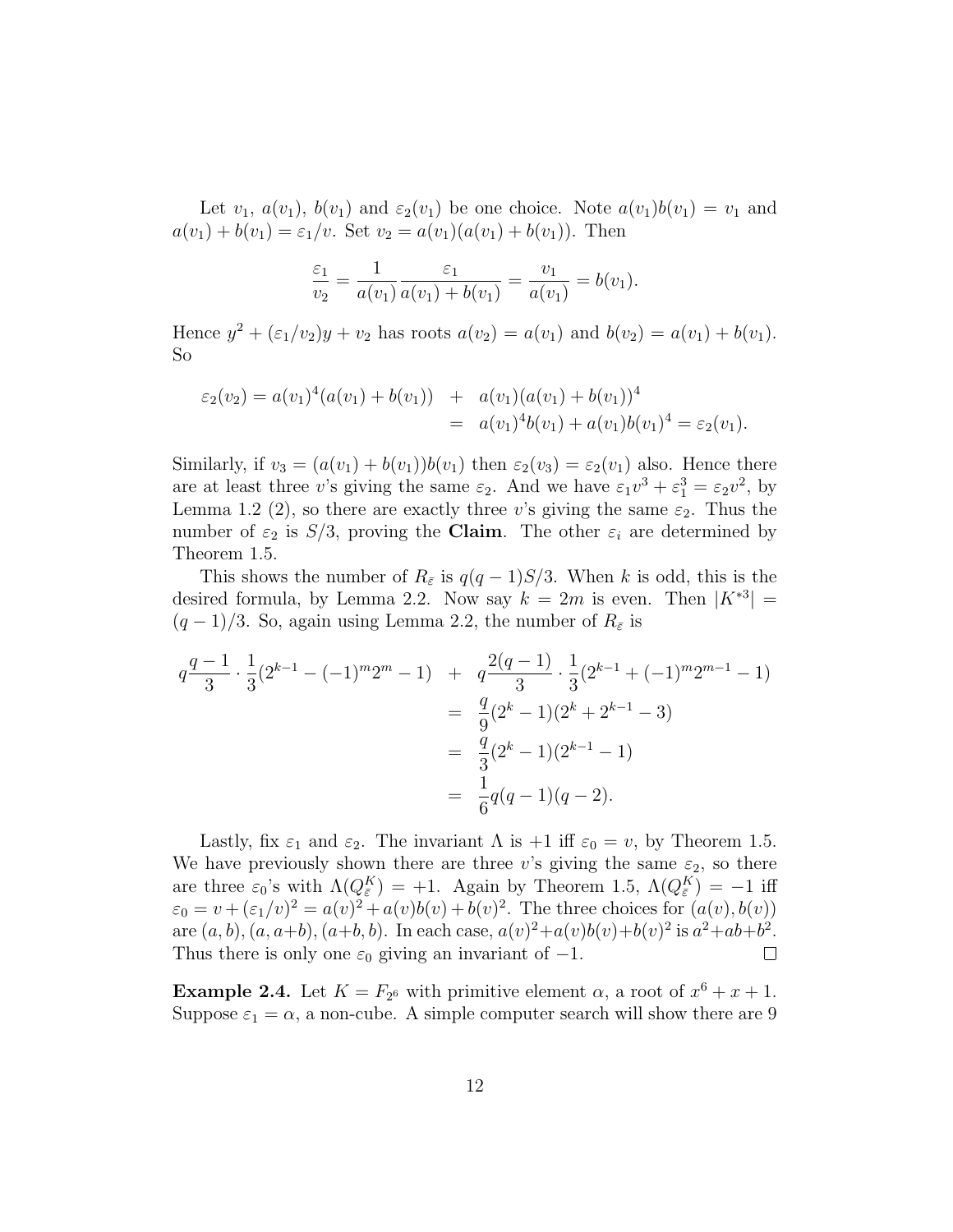possible  $\varepsilon_2$ 's, in agreement with by Theorem 2.3. Then  $\varepsilon_3$  can be computed, from the exceptional case of the Construction and

$$
R_{\bar{\varepsilon}} = \varepsilon_0 x + \varepsilon_1 x^2 + \varepsilon_2 x^4 + \varepsilon_3 x^8.
$$

The values are (recall that  $\varepsilon_3$  is only defined modulo  $F_8$ ):

| $\varepsilon_2$                  | $\varepsilon_3$                                      |  |  |
|----------------------------------|------------------------------------------------------|--|--|
| $\alpha + \alpha^2$              | $\alpha + \alpha^2 + \alpha^3 + \alpha^4 + \alpha^5$ |  |  |
| $1+\alpha^3+\alpha^5$            | $1+\alpha+\alpha^4+\alpha^5$                         |  |  |
| $\alpha^2 + \alpha^3 + \alpha^4$ | $1+\alpha^4+\alpha^5$                                |  |  |
| $1+\alpha^4$                     | $1+\alpha$                                           |  |  |
| $1+\alpha^3+\alpha^4$            | $\alpha + \alpha^3 + \alpha^4$                       |  |  |
| $1+\alpha^2+\alpha^3+\alpha^5$   | $\alpha + \alpha^3 + \alpha^5$                       |  |  |
| $\alpha + \alpha^3 + \alpha^4$   | $1+\alpha^4+\alpha^5$                                |  |  |
| $\alpha^3$                       | $\alpha^2 + \alpha^4$                                |  |  |
| $\alpha^2$                       | $\alpha + \alpha^4 + \alpha^5.$                      |  |  |

We consider the fourth line,  $\varepsilon_1 = \alpha$ ,  $\varepsilon_2 = 1 + \alpha^4$  and  $\varepsilon_3 = 1 + \alpha$ , in more detail. There are three v's giving  $\varepsilon_2$ , namely,

$$
1 + \alpha \quad \alpha^4 + \alpha^5 \quad \alpha + \alpha^3 + \alpha^4.
$$

Then  $\Lambda(Q_{\bar{\varepsilon}}^K) = +1$  iff  $\varepsilon_0$  is any one of these v's. And  $\Lambda(Q_{\bar{\varepsilon}}^K) = -1$  iff  $\varepsilon_0 = v + (\alpha/v)^2 = 1 + \alpha^3 + \alpha^5.$ 

In total, there are  $41,664$  quadratic forms on K with a codimension 2 radical. Of these, 651 have invariant −1, while 1953 have invariant +1 and the rest have invariant 0.

Example  $2.5$ . *7* with primitive element  $\beta$ , a root of  $x^7 + x + 1$ . Suppose  $\varepsilon_1 = 1$ . Again a simple computer search will show there are 21 possible  $\varepsilon_2$ 's, in agreement with by Theorem 2.3. Then  $\varepsilon_3$  can be computed from Theorem 1.5. We list the results, writing  $(i, j)$  for  $\varepsilon_2 = \beta^i$  and  $\varepsilon_3 = \beta^j$ .

|  | $(21,3)$ $(37,96)$ $(41,24)$ $(42,6)$                                         | $(47,2)$ $(55,58)$ $(59,83)$ |  |
|--|-------------------------------------------------------------------------------|------------------------------|--|
|  | $(61,8)$ $(74,65)$ $(82,48)$ $(84,12)$ $(87,1)$ $(91,29)$ $(93,105)$          |                              |  |
|  | $(94,4)$ $(107,64)$ $(109,78)$ $(110,116)$ $(117,32)$ $(118,39)$ $(122,16)$ . |                              |  |

**Example 2.6.** Here we start with an  $\varepsilon_1$  and  $\varepsilon_2$  and then find fields K that allow this choice. Let  $\varepsilon_1 = 1$  and  $\varepsilon_2 = \gamma$  where  $\gamma^3 = \gamma + 1$ , so that  $\varepsilon_2 \in F_{2^3}$ . Then, as  $x^3 + \gamma x^2 + 1$  is irreducible over  $F_{2^3}$  we have that  $v \in F_{2^9}$ . In fact,  $v = \delta^7$  where  $\delta$  is a root of  $x^9 + x^4 + 1$ . Now  $x^2 + (1/v)x + v$  is irreducible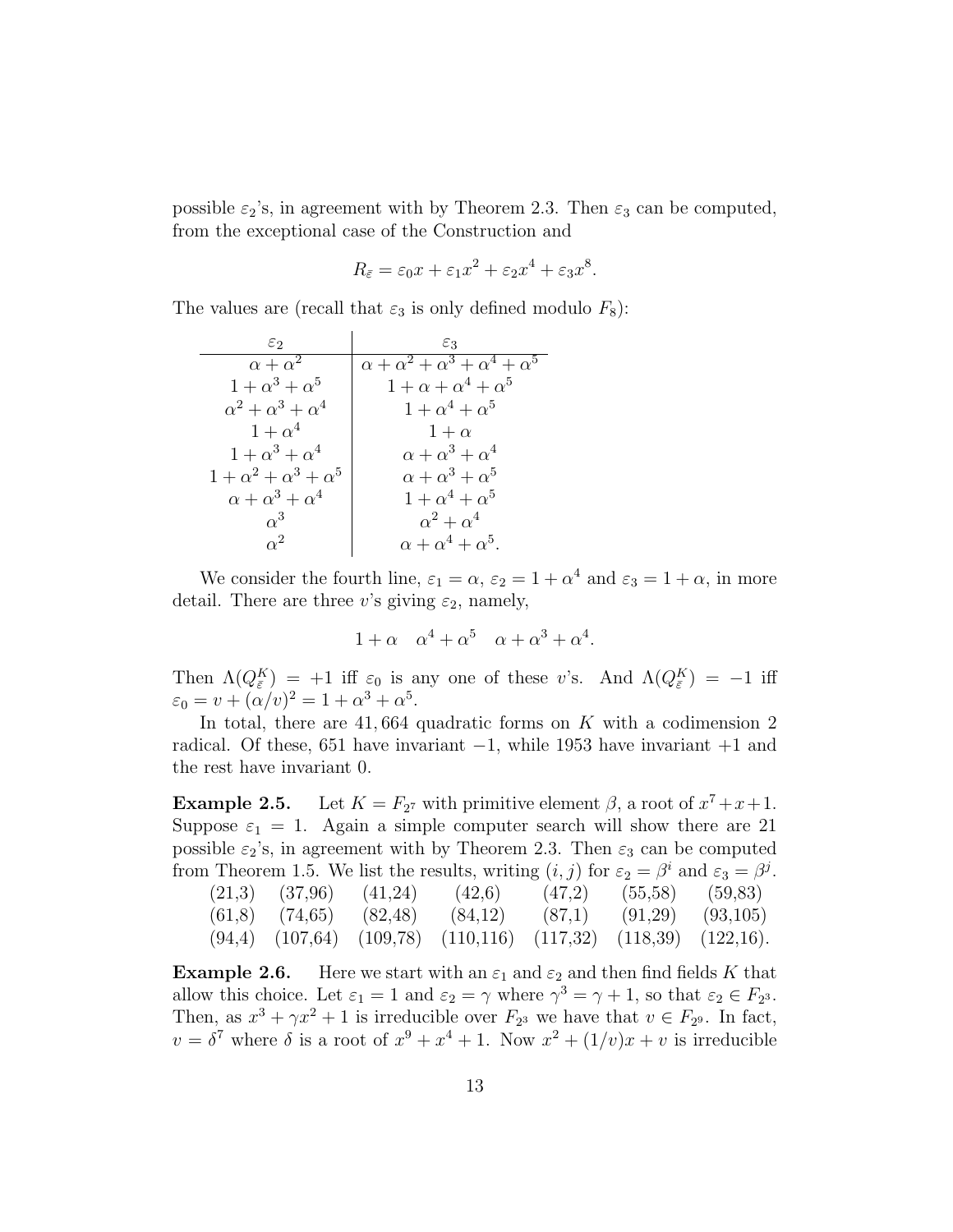over  $F_{29}$ . Hence  $a, b \in K = F_{2^{18}}$ . The sequence of  $\varepsilon_i$ 's is periodic with period 9:

$$
1, \gamma, \gamma, \gamma^2 + 1, \gamma + 1, \gamma, \gamma^2, 1, 0.
$$

Hence, if  $\varepsilon_1 = 1$  and  $\varepsilon_2 = \gamma$ ,  $Q_{\bar{\varepsilon}}^K$  has codimension 2 radical iff  $18|k$  and

$$
R = \sum_{i=1}^{m} \varepsilon_i x^{2^i}.
$$

Here  $k = 2m$ . Note that the top term  $\varepsilon_m$  is always 0 (recall that  $\varepsilon_m$  is taken modulo  $GF(2^m)$ ).

## 3 Maximal Artin-Schreier curves

The Artin-Schreier curve we consider is:

$$
C_{\bar{\varepsilon}}: y^2 + y = xR_{\bar{\varepsilon}}(x).
$$

The number of points in K-projective space on  $C_{\bar{\varepsilon}}$  is:

$$
#C_{\bar{\varepsilon}}(K) = 2^{k} + \Lambda(Q_{\bar{\varepsilon}}^{K})\sqrt{2^{k+w}} + 1,
$$

where  $w = \dim \text{rad}(Q_{\bar{\varepsilon}}^K)$ . The Hasse-Weil bound is:

$$
\#C_{\bar{\varepsilon}}(K) \le 2^k + 2^{\ell} \sqrt{2^k} + 1,
$$

where  $2^{\ell} = \deg R_{\bar{\varepsilon}}$ . Clearly equality will hold in the Hasse-Weil bound only if  $k$  is even.

**Corollary 3.1.** Suppose  $k = 2m$  and  $\varepsilon_m \in F_{2^m}, \varepsilon_{m-1} \neq 0$ . Then the number of points on  $C_{\bar{\varepsilon}}$  equals the Hasse-Weil bound iff  $Q_{\bar{\varepsilon}}^K$  has a radical of codimension 2 and  $\Lambda(Q_{\bar{\varepsilon}}^K) = +1$ .

**Proof:** The conditions on  $\varepsilon_m$  and  $\varepsilon_{m-1}$  yield deg  $R_{\bar{\varepsilon}} = 2^{m-1}$ , as  $\varepsilon_m$  is taken modulo  $F_{2^m}$ . Now match the two formulas above.  $\Box$ 

If  $\varepsilon_m \notin F_{2^m}$  then  $\deg R_{\bar{\varepsilon}} = 2^m$  and the number of points on  $C_{\bar{\varepsilon}}$  equals the Hasse-Weil bound only if dim  $\text{rad}(Q_{\bar{\varepsilon}}^K) = k$ , a vacuous case. There are examples of Artin-Schreier curves meeting the Hasse-Weil bound with  $\varepsilon_m \in$  $F_{2^m}$  and  $\varepsilon_{m-1}=0$ , see [4].

The simplest way to find  $R_{\bar{\varepsilon}}$  satisfying the conditions of Corollary 3.1 is to apply the Construction of Section 2 to  $L := F_{2^m}$ . Namely, choose  $\varepsilon_1 \in L$ and find  $v \in L$  such that  $y^2 + (\varepsilon_1/v)y + v$  splits in L. Then compute  $\varepsilon_i$  as usual.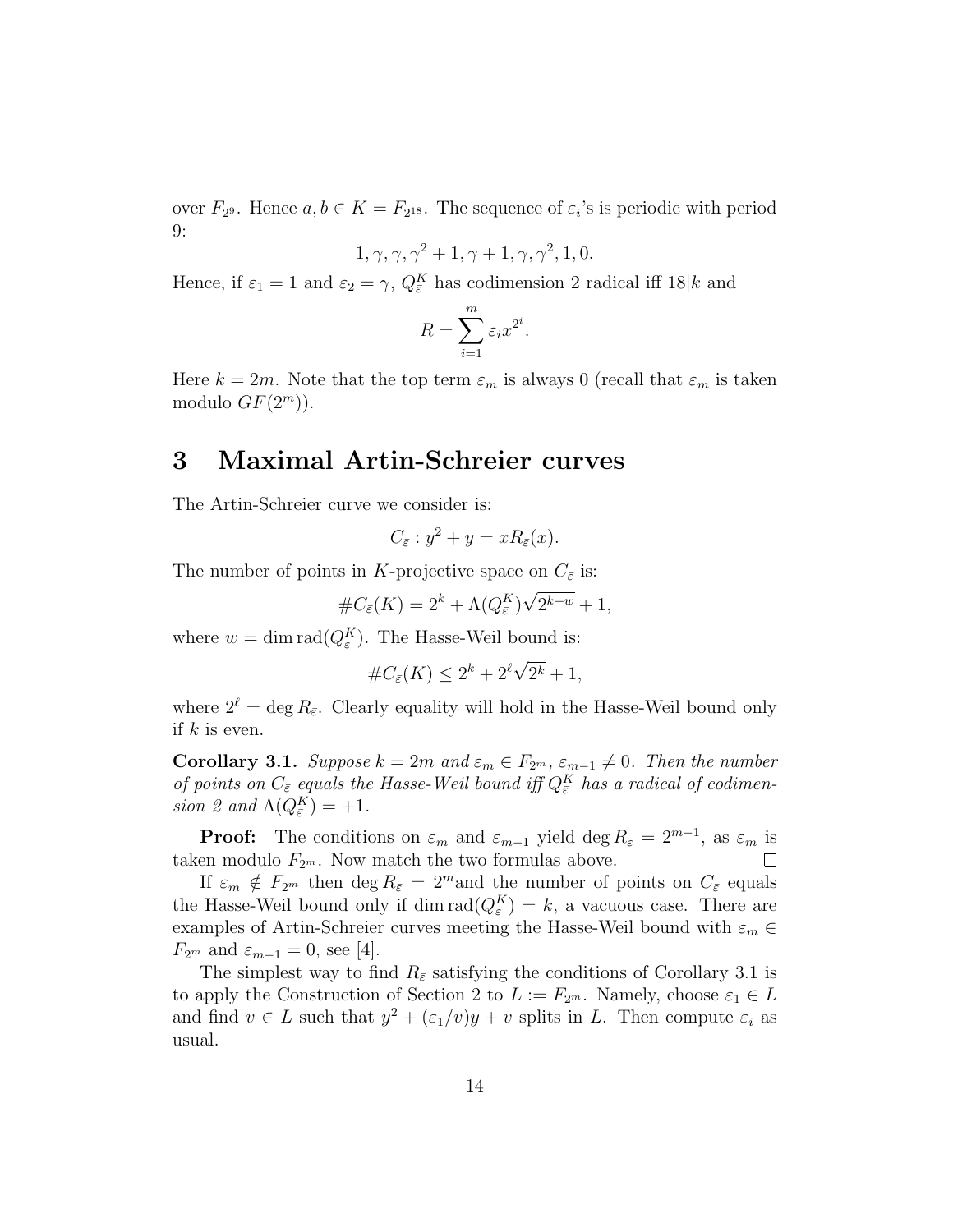**Corollary 3.2.** The Construction of Section 2 applied to L yields  $R_{\bar{\varepsilon}}$  with  $\varepsilon_m \in F_{2^m}, \varepsilon_{m-1} \neq 0$  and the radical of  $Q_{\bar{\varepsilon}}^K$  having codimension 2. Taking  $\varepsilon_0 = v$  gives  $\Lambda(Q^K_{\bar{\varepsilon}}) = +1$  and so the number of points on  $C_{\bar{\varepsilon}}$  equals the Hasse-Weil bound.

**Proof:** Let  $a, b \in L = F_{2^m}$  be the roots of  $y^2 + (\varepsilon_1/v)y + v$ . Ten  $\varepsilon_m =$  $A^{2^m}b \in L$ . If  $\varepsilon_{m-1} = 0$  then  $a^{2^{m-1}}b = ab^{2^{m-1}}$ . Squaring gives  $a^{2^m}b^2 = a^2b^{2^m}$ . As  $a, b \in L$ , we get  $ab^2 = a^2b$  and  $\varepsilon_1 = 0$ , a contradiction. So  $\varepsilon_{m-1} \neq 0$ . The rest follows from Theorem 1.5 and Corollary 3.1.  $\Box$ 

There are other examples of  $R_{\bar{\varepsilon}}$  that satisfy the conditions of Corollary 3.1.

**Example 3.3.** Suppose  $k = 6$ . If  $\varepsilon_3 = a^8b$  is in  $L = F_8$  then  $\varepsilon_3 = \varepsilon_3^8 = ab^8$ . So  $a^8b+ab^8=0$ . Now  $a^8b+ab^8$  is the usual formula for  $\varepsilon_3$  (that is, in all cases except  $k = 6$ ) so the formulas of Proposition 1.6 hold. We get  $\varepsilon_2^3 + \varepsilon_1^5 = 0$ . Hence  $\varepsilon_1$  must be a cube.

Conversely, suppose  $\varepsilon_1 = \eta^3$  for some  $\eta \in K$ . Note that if  $\omega$  is a primitive cube root of unity in K then  $\varepsilon_1 = (\eta \omega)^3$  also. Now let  $\beta$  be a root of  $x^3 + x^2 + 1$ ; note  $\beta \in L$ . Set  $v = \beta \eta^2$ . Then  $\text{tr}_{K/F}(v^3/\varepsilon_1^2) = \text{tr}_{K/F}(\beta^3) = 0$  as  $\beta \in L$ . So  $y^2 + (\varepsilon_1/v)y + v$  splits in K. Following the construction of Section 2, set

$$
\varepsilon_2 = \varepsilon_1 (v + (\varepsilon_1/v)^2) = \varepsilon_1 (\beta \eta^2 + (\eta/\beta)^2) = \eta^5 (\beta + 1/\beta^2) = \eta^5.
$$

So  $\varepsilon_2^3 + \varepsilon_1^5 = 0$ ,  $a^8b = ab^8$  and  $\varepsilon_3 = a^8b \in L$ .

There are three choices for  $\eta$  and so three choices for  $\varepsilon_2$ . Given  $\varepsilon_1$  and  $\varepsilon_2$ , there are three choices for  $\varepsilon_0$  yielding  $\Lambda(Q_{\bar{\varepsilon}}^K) = +1$ , by Theorem 2.3. Hence when  $\varepsilon_1$  is a cube there are exactly nine  $R_{\bar{\varepsilon}}$  satisfying the conditions of Corollary 3.1. When  $\varepsilon_1$  is not a cube there are none. So the number of  $R_{\bar{\varepsilon}}$ with  $\varepsilon_3 \in L$ ,  $\varepsilon_2 \neq 0$ ,  $Q_{\bar{\varepsilon}}^K$  having a codimension 2 radical and  $\Lambda(Q_{\bar{\varepsilon}}^K) = +1$  is

$$
9 \cdot \frac{2^6 - 1}{3} = 3(2^6 - 1) = 189.
$$

**Example 3.4.** Let  $k = 8$ . Suppose  $\varepsilon_4 = a^{16}b \in L = F_{16}$ . As in the previous example, the usual formula for  $\varepsilon_4$ :

$$
\varepsilon_4 = \frac{\varepsilon_2}{\varepsilon_1^6} (\varepsilon_2^6 + \varepsilon_1^5 \varepsilon_2^3 + \varepsilon_1^{10})
$$

must be 0. So either  $\varepsilon_2 = 0$  or  $\varepsilon_2^3 = \varepsilon_1^5 \omega$ , where  $\omega$  is a root of  $x^2 + x + 1$ . Note that  $\omega \in K$  but  $\omega \notin K^{*3}$  as 9 does not divide  $2^8 - 1 = 255$ . Now if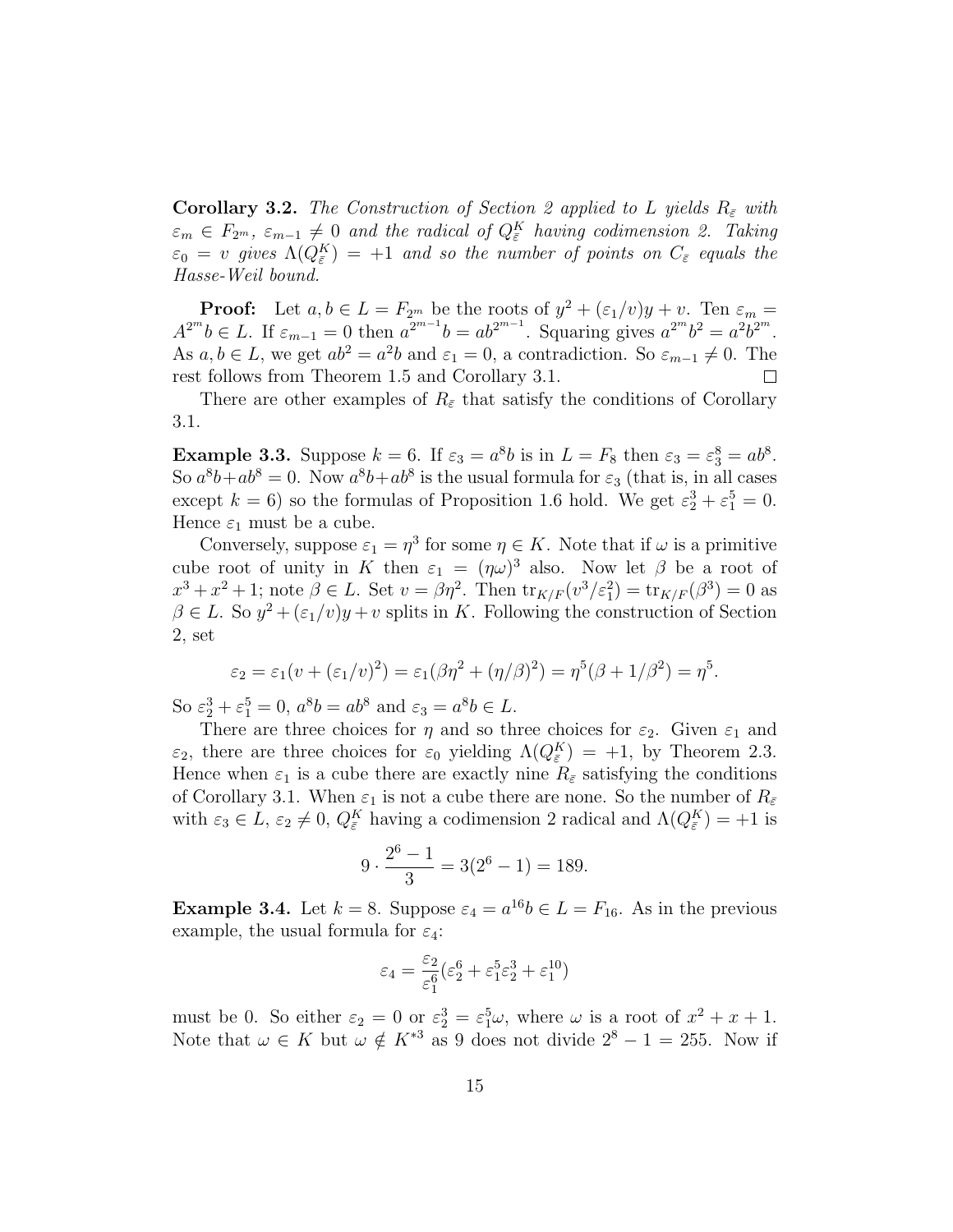$\varepsilon_2 = 0$  then  $\varepsilon_1 v^3 + \varepsilon_1^3 = 0$  and  $\varepsilon_1^3$  is a cube (equivalently,  $\varepsilon_1$  is a cube, as the order of  $\varepsilon_1$  is odd). If  $\varepsilon_2^3 = \varepsilon_1^5 \omega$  then  $\varepsilon_1^2$  is not a cube, as  $\omega$  is not. We check the converse.

First say  $\varepsilon_1 = \eta^3$  for some  $\eta \in K$ . We follow the Construction of Section 2. Set  $v = \eta^2$ . Then  $y^2 + (\varepsilon_1/v)y + v$  has roots  $\eta\omega, \eta\omega^2$  and so splits in K. Then  $\varepsilon_2 = \varepsilon_1 (v + (\varepsilon_1/v)^2) = 0$ . By Proposition 1.6  $\varepsilon_3 = \varepsilon_1^{11} \neq 0$  and  $\varepsilon_4 = (\eta \omega)^{16} (\eta \omega^2) = \eta^{17} \in F_{16} \text{ as } (\eta^{17})^{15} = 1.$ 

Next say  $\varepsilon_1^2$  is not a cube. Then  $\varepsilon_1^2$  is in the same coset of  $K^{*3}$  as either  $ω$  or  $ω^2$ . We may assume  $\varepsilon_1^2 ω = μ^3$ , for some  $μ ∈ K$ . Now set  $v = μω^2$ . Then  $\text{tr}_{K/F}(v^3/\varepsilon_1^2) = \text{tr}_{K/F}(\omega) = 0$  as  $\omega \in F_4$ . So  $y^2 + (\varepsilon_1/v)y + v$  splits in K. Following the Construction, set  $\varepsilon_2 = \varepsilon_1(v + (\varepsilon_1/v)^2) = \varepsilon_1\mu$ . So  $\varepsilon_2^3 = \varepsilon_1^3 \mu^3 = \varepsilon_1^5 \omega$ . Hence  $\varepsilon_4 \in F_{16}$ . Lastly,

$$
\varepsilon_3 = \frac{1}{\varepsilon_1^2} (\varepsilon_2^3 + \varepsilon_1^5) = \frac{1}{\varepsilon_1^2} (\varepsilon_1^5 \omega + \varepsilon_1^5) = \varepsilon_1^2 (\omega + 1) = \varepsilon_1^2 \omega^2 \neq 0,
$$

as desired.

Thus for each cube  $\varepsilon_1$  there is exactly one choice for  $\varepsilon_2$ , namely  $\varepsilon_2 = 0$ . For each non-cube  $\varepsilon_1$  there are three choices for  $\varepsilon_2$ , since there are three choices for  $\mu$ . And, as before, given  $\varepsilon_1, \varepsilon_2$  there are three choices for  $\varepsilon_0$  to get  $\Lambda(Q_{\bar{\varepsilon}}^K) = +1$ . Hence the number of  $R_{\bar{\varepsilon}}$  with  $\varepsilon_4 \in F_{16}, \varepsilon_3 \neq 0, Q_{\bar{\varepsilon}}^K$  having a radical of codimension 2 and  $\Lambda(Q_{\bar{\varepsilon}}^K) = +1$  is:

$$
3 \cdot \frac{2^8 - 1}{3} + 9 \cdot \frac{2(2^8 - 1)}{3} = 7(2^8 - 1) = 1785.
$$

These then are the maximal Artin-Schreier curves over  $K = F_{2^8}$ .

Additional computations suggest that each case behaves like one of the two examples above and that the number of  $R_{\bar{\varepsilon}}$  that satisfy the conditions of Corollary 3.1 is:  $\overline{a}$ 

$$
\begin{cases} 3(q-1), & \text{if } m \text{ is odd} \\ 7(q-1), & \text{if } m \text{ is even.} \end{cases}
$$

But we are unable to show this.

Lastly, [9] deserves a comment since it has results that appear similar to ours. There is, in fact, little overlap. Equation (2) here is a special case  $(w = m-2)$  of Equation (7) in [9]. But the concerns are different. In [9] they seek only to determine the degree of  $R(x)$  while we seek to determine the coefficients. When the codimension 2 radical case is considered in [9], they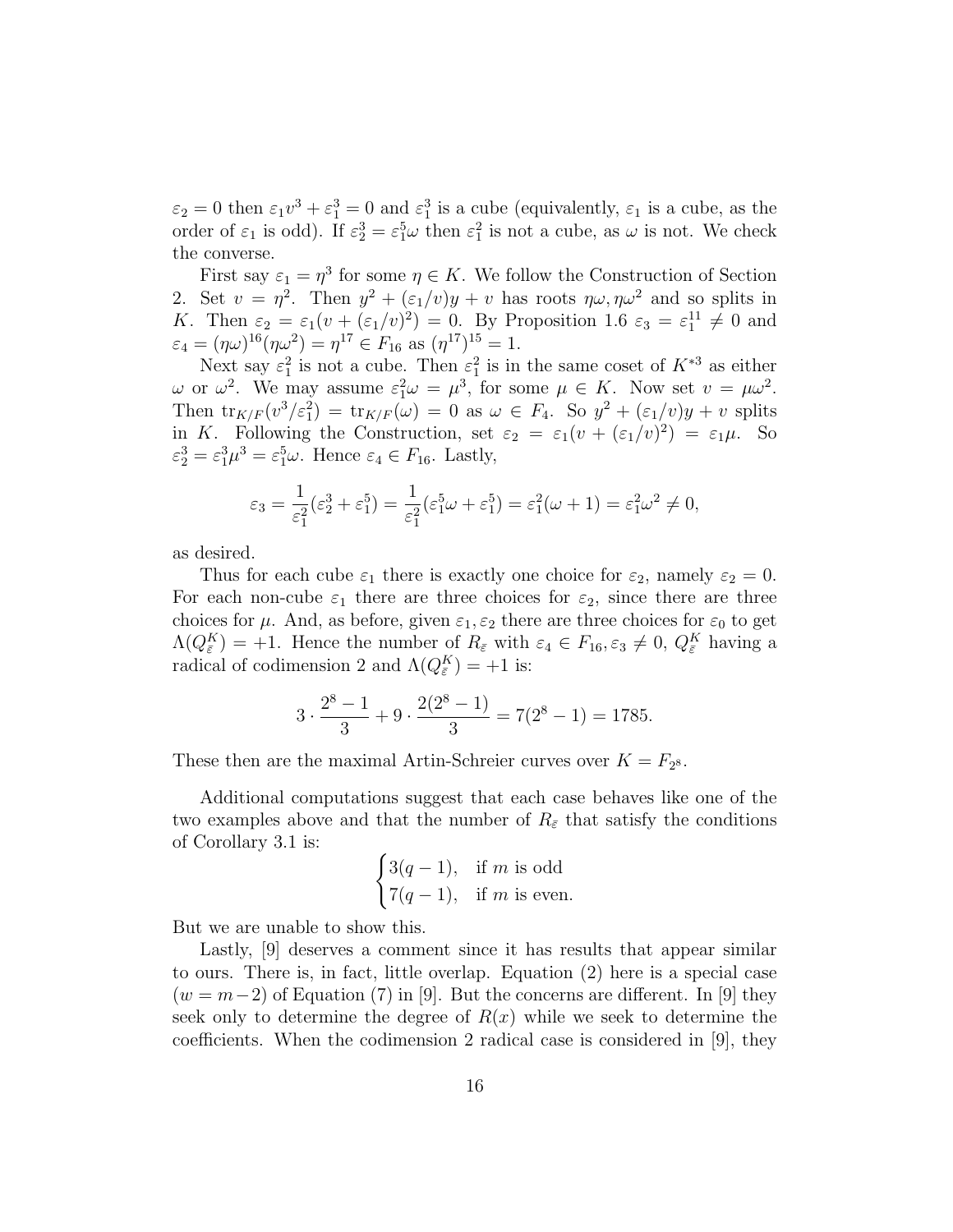obtain either no information on the coefficients (Section 4, I) or information only on the top coefficient (Section 5, I).

[9] also constructs curves that attain the Hasse-Weil bound but they are fibre products of Artin-Schreier curves, rather than the single curves considered here. Taking  $r = 1$  in [9] Proposition 5.2 (ii) does prove the existence of one Artin-Schreier curve attaining the Hasse-Weil bound. In this section, we found many maximal Artin-Schreier curves (Corollary 3.2) and have suggested a method to find all of them.

## References

- [1] E. R. Berlekamp, Algebraic Coding Theory, McGraw-Hill, New York, 1968.
- [2] P. Delsarte and J.-M. Goethals, Irreducible binary codes of even dimension, in: 1970 Proc. Second Chapel Hill Conference on Combinatorial Mathematics and Its Applications, Univ. North Carolina, Chapel Hill, NC, 1970, pp. 100–113.
- [3] C. Ding, A. Salomaa, P. Solé and X. Tian, Three constructions of authentication/secrecy codes, in: M. Fossorier, T. Høholdt, A. Poli (Eds.), Applied Algebra, Algebraic Algorithms and Error-Correcting Codes (Toulouse, 2003), Lecture Notes in Computer Science, vol. 2643, Springer-Verlag, Berlin, 2003, pp. 24–33.
- [4] R. Fitzgerald, Highly degenerate quadratic forms over finite fields of characteristic 2, Finite Fields and Their Applications 11 (2005) 165– 181.
- [5] R. Fitzgerald and J. Yucas, Pencils of quadratic forms over GF(2) Discrete Math. 283 (2004) 71–79.
- [6] K. Khoo, G. Gong and D. R. Stinson, New family of Gold-like sequences, in: IEEE International Symposium on Information Theory 02, 2002, p. 181.